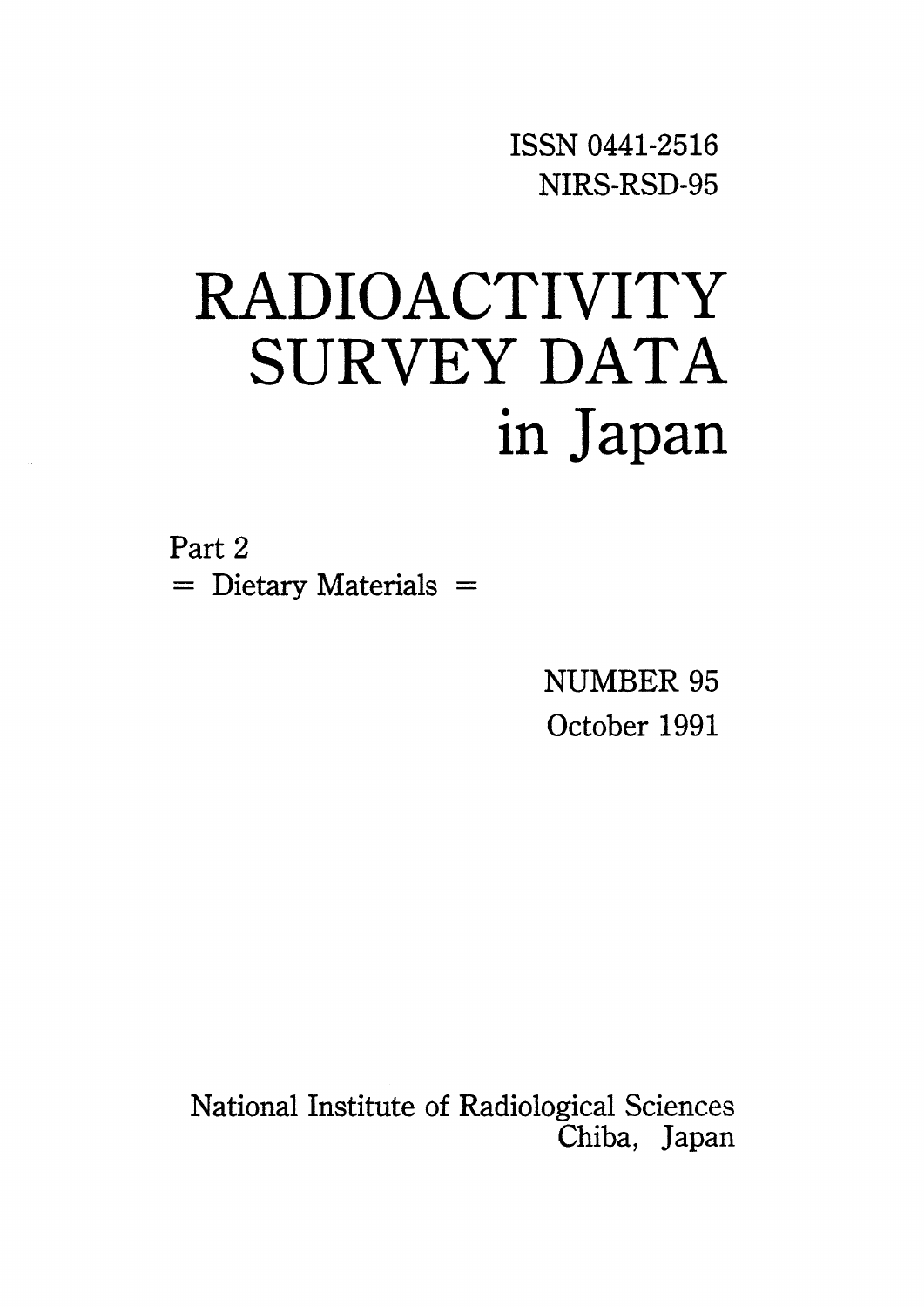# Radioactivity Survey Data in Japan

### Number 95

## October 1991 part  $2 =$  Dietary Materials =

Page

#### Contents

|                                | Environmental and Dietary Materials                       |
|--------------------------------|-----------------------------------------------------------|
|                                | (Japan Chemical Analysis Center)                          |
| 1.                             |                                                           |
| 2.                             |                                                           |
| 3.                             |                                                           |
| 4.                             |                                                           |
| 5.                             |                                                           |
| 6.                             |                                                           |
|                                | (1)                                                       |
|                                |                                                           |
|                                | (producing districts)                                     |
|                                |                                                           |
|                                | (consuming districts)                                     |
|                                |                                                           |
|                                | (producing districts for domestic program)                |
|                                |                                                           |
|                                | (producing districts for WHO program)                     |
|                                |                                                           |
|                                | (consuming districts)                                     |
|                                |                                                           |
|                                | (powderd milk)                                            |
|                                |                                                           |
|                                | (producing districts)                                     |
|                                |                                                           |
|                                | (consuming districts)                                     |
|                                | Strontium-90 and Cesium-137 in Tea(Japanese Tea)17<br>(5) |
|                                | (6)                                                       |
|                                | (7)                                                       |
|                                | (8)                                                       |
|                                | (9)                                                       |
| $7_{\scriptscriptstyle{\sim}}$ | Contents of Figure (Selected Locations)                   |

Editted by National Institute of Radiological Sciences, under the supervision of Science and Technology Agency of Japanese Government.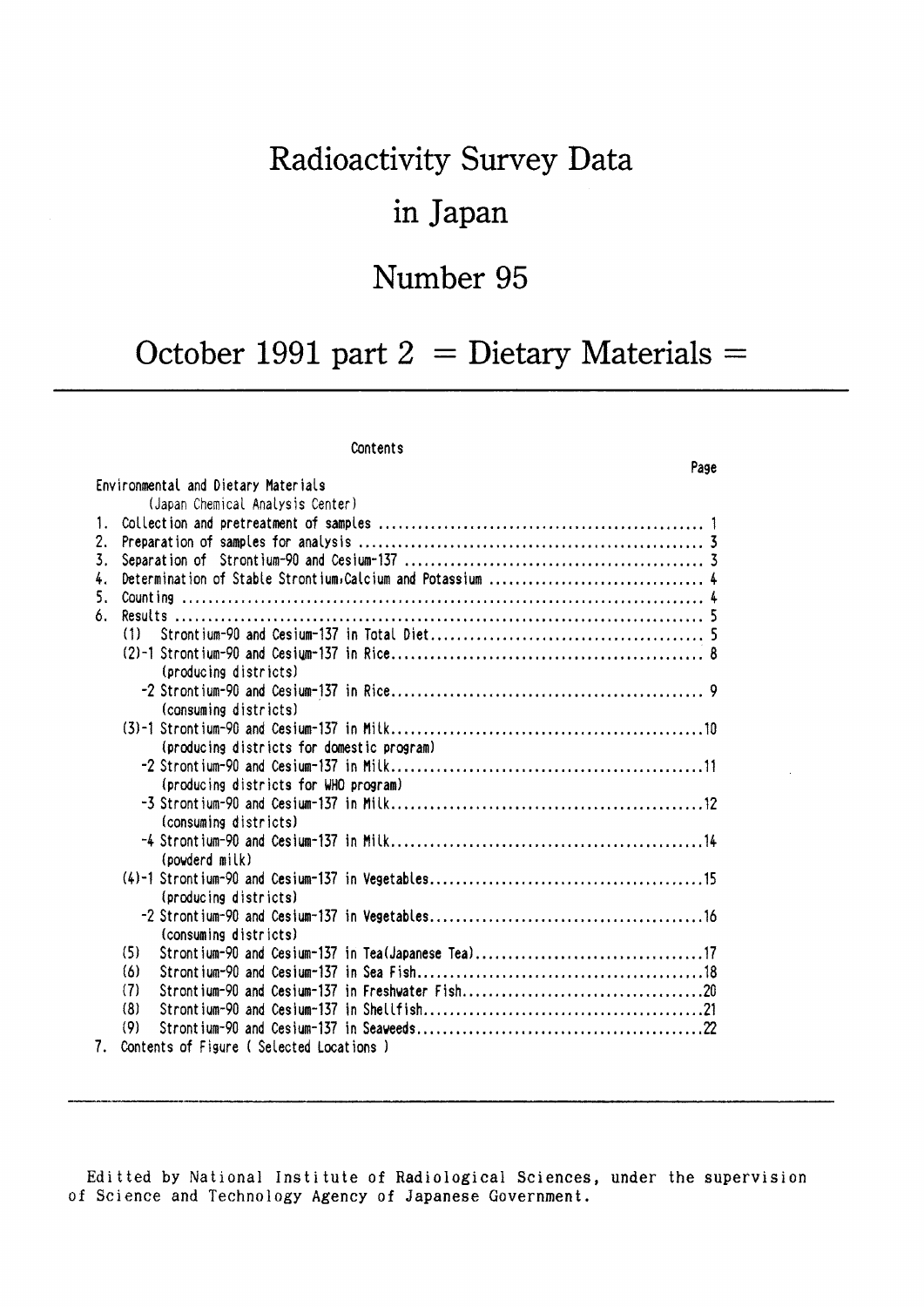#### Environmental and Dietary Materials\*

(Japan Chemical Analysis Center)

 $1<sup>1</sup>$ Collection and pretreatment of samples

(1) Rain and dry fallout

Rain and dry fallout was collected monthly on a sampling tray, approximately 5000 cm<sup>2</sup> in area, which was filled with water to a depth of 1 cm at the beginning of every month.

Strontium and cesium carrier solutions were added after the sample was filtered. The tray was washed with  $5$   $\ell$  of distilled water and the washing was combined to the filtrate.

The sample was passed through a cation exchange column (500 ml of Dowex 50W X8, 50  $\sim$  100 mesh, Na form) at a rate flow of 80  $m\ell$ /min.

#### (2) Airborne dust

Airborne dust was collected by an electrostatic precipitator or a filter air sampler for every three months at a rate of more than  $3000 \text{ m}^3$  per month. The sampling was done 1 to 1.5 meters above the ground.

#### (3) Service water and freshwater

Service water, 100  $\ell$  each, was collected at the intake of the vater-treatment plant and at the tap after vater was left running for five minutes. Strontium and cesium carriers were added to the filtered water sample. The subsequent process was the same as that described in the section (1). Freshwater was treated in the same way as the service water.

#### $(4)$  Sail

Soil was collected from the location in the spacious and flat area without past surface disturbance caused by duststorms, inflow and outflow due to precipitation, etc.. Any places located under trees in a forest, in a stony area or inside of river banks were avoided. Soil was taken from two layers of different depths, 0-5cm and 5-20cm. The soil lumps were crushed by hands and dried in a drying oven regulated 105  $\mathbb{C}$ . The soil was then passed through a 2 mm sieve to remove plant roots and pebbles.

(5) Sea water Sea water was collected at the fixed stations where the effect of terrestrial fresh water from rivers was expected to be negligibly small. A special consideration was also given to weather conditions. The sampling was carried out when there was no rainfall for the last few days. To prevent contamination, water samples were collected at the bow of a sampling boat just before she stood still by scooping surface water using a polyethylene bucket. Immediately after the collection, the samples were acidified to a pH lower than 3 by adding concentrated hydrochloric acid in a ratio of  $1 \text{ m2}$  to  $1 \text{ l2}$  of sea water, and then stored in 20  $\ell$  polyethylene containers. The sampling equipments as well as containers were thoroughly rinsed with dilute hydrochloric acid and then with distilled water before use. Two hundred milliliters of sea water was also collected at the same stations for the determination of chlorinity.

#### (6) Sea sediments

Sediment was collected in the same area as that for the sea water sample, taking the following criteria into account:

- a. The depth of water exceeds 1 m at low tide.
- b. No significant sedimental movement is observed in the vicinity of concern.
- c. Mud, silt and fine sand are preferable.

A conventional sediment sampling device was used for collecting the top few centimeters of surface sediment. Approximately 4kg of the sample in wet weight was spread on a stenless steel dish after removed of the pebbles, shells and other foreign materials, and dried in a drying oven regulated at  $105^\circ \text{C}$ .

#### (7) Total diet

A full one day ordinary diet including three meals, water, tea and other in-between snacks for five persons was collected as a sample of "total diet". The sample in a large stainless steel pan was carbonized carefully by direct application of gas flame, and was transfered to a porcelain dish and then ashed at  $450$  °C in an electric muffle furnace.

#### $(8)$  Rice

Polished rice was collected in producing districts at the harvest and in consuming areas when new crops were first put on sale. The sample was carbonized and ashed in a porcelain dish.

Samples were sent to the Center from 32 contracted prefectures.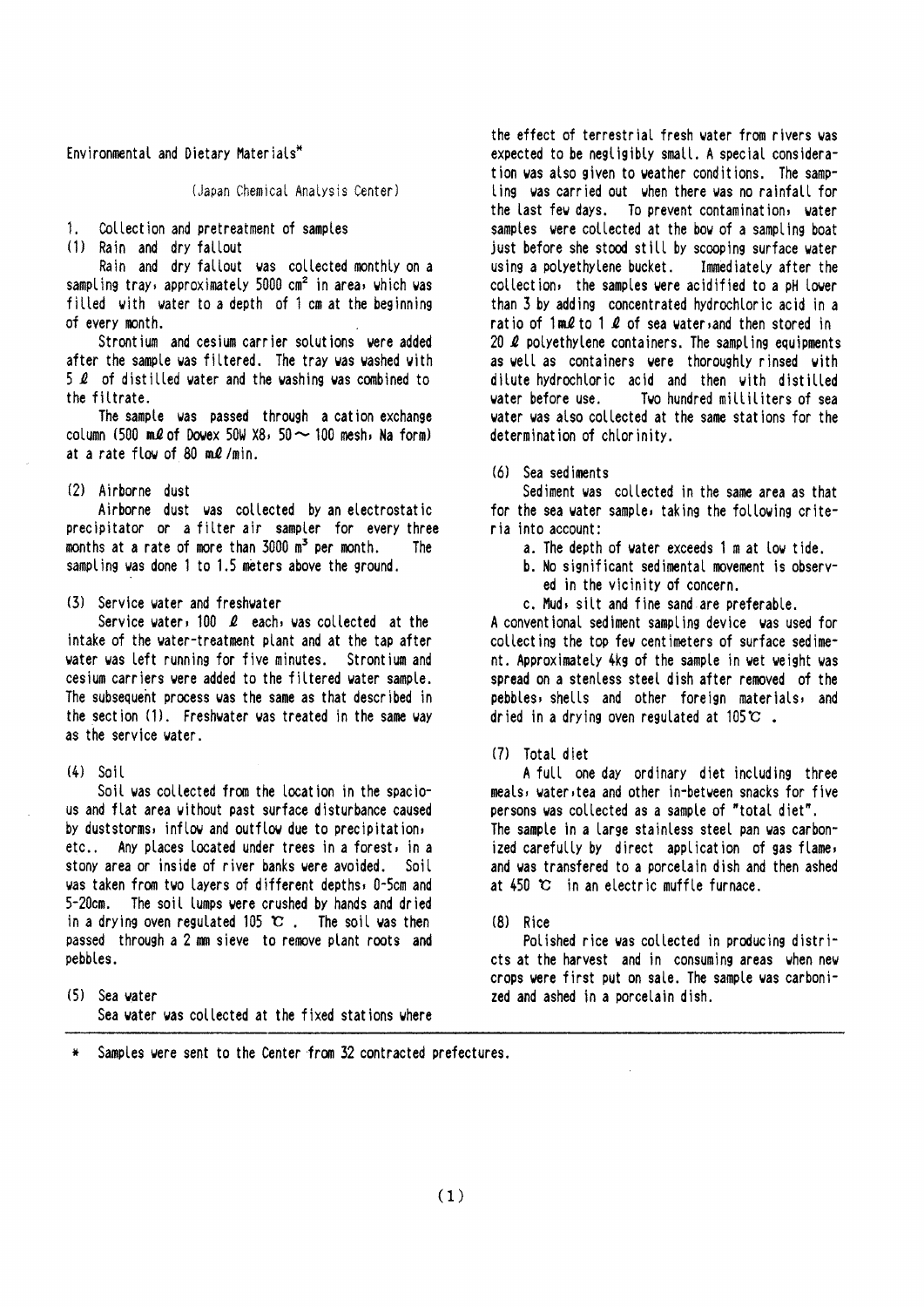#### $(9)$  Milk

Raw milk was collected in producing districts and commercial milk was purchased in consuming districts. Milk in a stainless steel pan or a porcelain dish was evaporated to dryness followed by carbonization and ashing.

#### (10) Vegetables

Spinach and Japanese radish were selected as the representatives for leaf vegetables and for non-starch roots, respectively. After removing soil, the edible part of vegetable sample was dried and carbonized in a stainless steel pan or a porcelain dish.

#### $(11)$  Tea

Five hundred grams of manufactured green tea was collected, carbonized and ashed in a stainless steel pan or a porcelain dish.

#### (12) Fish, shellfish and seaveeds

a. Sea fish and freshwater fish

Fish was rinsed with water and blotted with a filter paper. Only the edible part was used in case of larger sized fish, and the whole part was used in case of smaller ones. Each sample was weighed and placed in a stainless steel pan or a porcelain dish. After carbonized, the sample was ashed in an electric muffle furnace.

#### b. Shellfish

Approximately 4 kg of shellfish including the shells was collected or purchased. After removing the shells, it was treated in the same way as that for the sea fish.

c. Seaveeds

Edible seaweeds were collected and rinsed with water to remove sand and other adhering matters on the surface. These were removed of excess water, veighed dried and ashed.

Table 1 shows detailes of sample collection.

| Sample                           | Frequency of sampling                | Quantity of sample            |
|----------------------------------|--------------------------------------|-------------------------------|
| =Environmental materials=        |                                      |                               |
| (1) Rain and dry fallout         |                                      |                               |
| 1. For domestic program          | monthly                              |                               |
| 2. For WHO program               | monthly                              |                               |
| (2) Airborne dust                | quarterly                            | $>3000$ m <sup>3</sup> /month |
| (3) Service water and freshwater |                                      |                               |
| 1. Service water (source water)  | semiyearly                           | 100 $\ell$                    |
| 2. Service water (tap water)     | semiyearly                           | 100 $\ell$                    |
| 3. Freshvater                    | yearly (fishing season)              | 100 $\ell$                    |
| $(4)$ Soil                       |                                      |                               |
| 1. $0 \sim 5$ cm                 | yearly                               | 4 kg                          |
| 2. $5 - 20$ cm                   | yearly                               | 4 kg                          |
| (5) Sea water                    | yearly                               | 40Q                           |
| (6) Sea sediments                | yearly                               | 4 kg                          |
| =Dietary materials=              |                                      |                               |
| (7) Total diet                   | semiyearly                           | daily amount for 5 persons    |
| $(8)$ Rice                       |                                      |                               |
| 1. Producing districts           | yearly (harvesting season)           | 5 kg (polished rice)          |
| 2. Consuming districts           | yearly (harvesting season)           | 5 kg (polished rice)          |
| $(9)$ Milk                       |                                      |                               |
| 1. Producing districts for       | quarterly (February, May, August and | 3 Q                           |
| WHO program                      | November)                            |                               |
| 2. Producing districts for       | semiyearly (February and August)     | 3Q                            |
| domestic program                 |                                      |                               |

| Table 1 |  | Details of sample collection |  |  |  |
|---------|--|------------------------------|--|--|--|
|         |  |                              |  |  |  |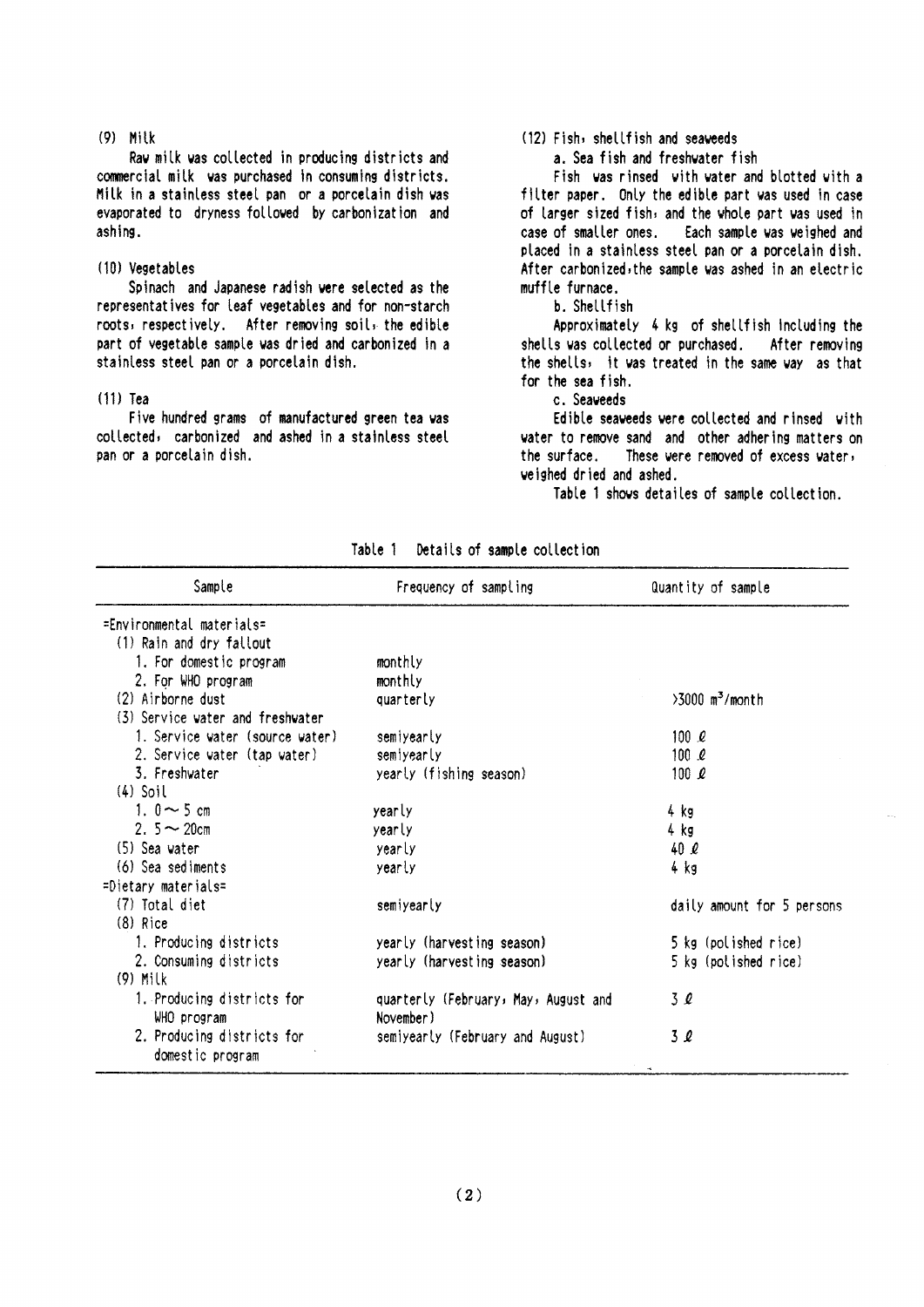| Sample                            | Frequency of sampling                | Quantity of sample      |  |  |
|-----------------------------------|--------------------------------------|-------------------------|--|--|
| 3. Consuming districts            | semiyearly (February and August)     | 3 l                     |  |  |
| 4. Powdered milk                  | semiyearly (April and October)       | $2 \sim 3$ kg           |  |  |
| (10) Vegetables                   |                                      |                         |  |  |
| 1. Producing districts            | yearly (harvesting season)           | 4 kg                    |  |  |
| 2. Consuming districts            | yearly (harvesting season)           | 4 kg                    |  |  |
| $(11)$ Tea                        | yearly (the first harvesting season) | 500g (manufactured tea) |  |  |
| (12) Fish, shellfish and seaveeds |                                      |                         |  |  |
| 1. Sea fish                       | yearly (fishing season)              | 4 kg                    |  |  |
| 2. Freshwater fish                | yearly (fishing season)              | 4 kg                    |  |  |
| 3. Shellfish                      | yearly (fishing season)              | 4 kg                    |  |  |
| 4. Seaweeds                       | yearly (fishing season)              | $2 \sim 3$ kg           |  |  |

- $2.$ Preparation of samples for analysis
- (1) Rain, service water and freshwater

Strontium and cesium were eluted with hydrochloric acid from the cation exchange column. The residue of rain sample on the filter paper was ashed in an electric muffle furnace and the ash was dissolved in hydrochloric acid. The insoluble part was filtered and The filtrate and the washings were combined uashed to the previous eluate and used for radiochemical analysis.

#### (2) Soil and Sea sediment

Dried soil was crushed to smaller ones than 0.25 mm in size by a crusher. The sieved sample was ashed in an electric muffle furnace regulated at  $450^\circ \text{C}$ . The sample was then heated with hydrochloric acid, strontjum and cesium carrier solutions and the mixture was heated. The insoluble constituent was filtered off and washed with water.

The dried sample was crushed to smaller ones than 0.25 mm by a crushing machine. The further preparation of the sample was the same as that described in the section  $2-(2)$ .

#### $(3)$  Rice

The ashed sample was pulverized with a porcelain mortar and passed through a 0.35 mm sieve. The sieved sample to which both strontium and cesium carriers were added, was digested with nitric acid by heating. After the sample was heated again with nitric acid to dryness, strontium and cesium were extracted with hydrochloric acid and water. The insoluble constituent was filtered and washed. The filtrate and washings were combined for subsequent radiochemical analysis.

(4) Airborne dust, diet, milk, vegetables, fish and shellfish, seaveeds, tea and others

These ashed samples were treated with the same procedure as that described in the section  $2-(4)$ .

- $\mathbf{z}$ Separation of strontium-90 and cesium-137
- $(1)$  Strontium-90

Sample solutions, prepared as in the foregoing sections  $2-(1)$  through  $2-(4)$ , were neutralized with sodium hydroxide. After sodium carbonate was added, the precipitate of strontium and calcium carbonates was separated. The supernatant solution was retained for cesium-137 determination. The carbonates vere dissolved in hydrochloric acid and strontium and ca-Icium vere precipitated as oxalates. The precipitate was dissolved in nitric acid and strontium was separated from calcium by successive fuming nitric acid separation. Iron scavenge was made after addition of ferric iron carrier followed by barium chromate separation after addition of barium carrier to remove radium, its daughters and lead. Strontium was recovered as carbonate, and the precipitate was dried and veighed to determine strontium recovery. The strontium carbonate was dissolved in hydrochloric acid and iron carrier was added. The solution was allowed to stand for two weeks for strontium-90 and yttrium-90 to attain equilibrium. Yttrium-90 was coprecipitated with ferric hydroxide and the precipitate was filtered off, washed and counted.

#### $(2)$  Cesium-137

The supernatant separated from the strontium fraction was acidified with hydrochloric acid. While stirring, cesium was adsorbed on the ammonium molyb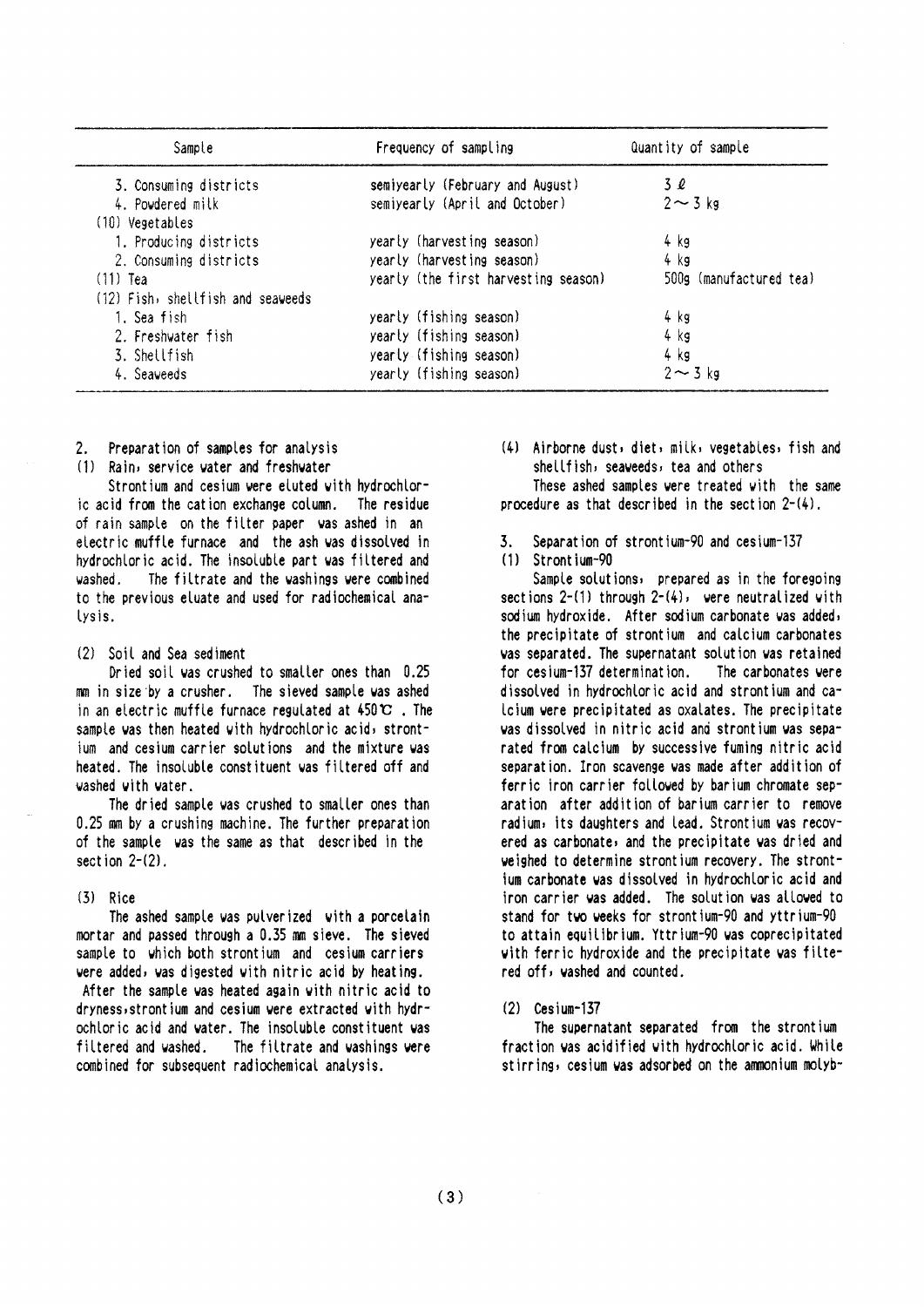dophosphate added.

After filtered off and washed with hydrochlotric acid the precipitate was dissolved in 2.5N sodium hydroxide solution. The solution was adjusted to pH 8.2 with hydrochloric acid and allowed to cool. Resultant molybdenum hydroxide which separated out in the solution, was filtered off and washed with water. EDTA vas added to the filtrate and washings. Cesium and rubidium vere adsorbed on a cation exchange column and cesium was separated from rubidium by eluting with hydrochloric acid.

The eluate was evaporated to dryness and was dissolved. The solution was filtered. Chloroplatinic acid was added to precipitate cesium. The precipitate was filtered onto a tared paper using a demountable filter and washed with water and then ethanol. After drying, the chemical yield of cesium was determined by weighing the precipitate. Cesium-137 radioactivity was measured for this precipitate.

Determination of stable strontium, calcium and  $\mathbf{L}$ potassium

A weighed amount of soil or sea sediment was heated in a electric muffle furnace at  $450$   $\degree$  and then

treated with hydrochloric acid for extraction. A weighed aliquot of ashed samples of total diet, yegetables, milk, fish, shellfish or seaweeds was digested with hydrofluoric acid and nitric acid. The extract was made up to an appropriate volume with dilute hydrochloric acid. The sample solution was analyzed for calcium by titration with standard potassium permanganate solution after separating calcium as oxalate. Atomic absorption spectroscopy was applied when appropriate. Stable strontium and potassium were determined by atomic absorption and flame emission spectrometry, respectively.

#### $5<sup>1</sup>$ Count ing

After the radiochemical separation the mounted precipitates were counted for activity using low background beta counters normally for 60 to 90 min. Net sample counting rates were corrected for counter efficiency, recovery, self-absorption and decay to obtain the content of strontium-90 and cesium-137 per sample aliguot. From the results, concentrations of these nuclides in the original samples were calculated.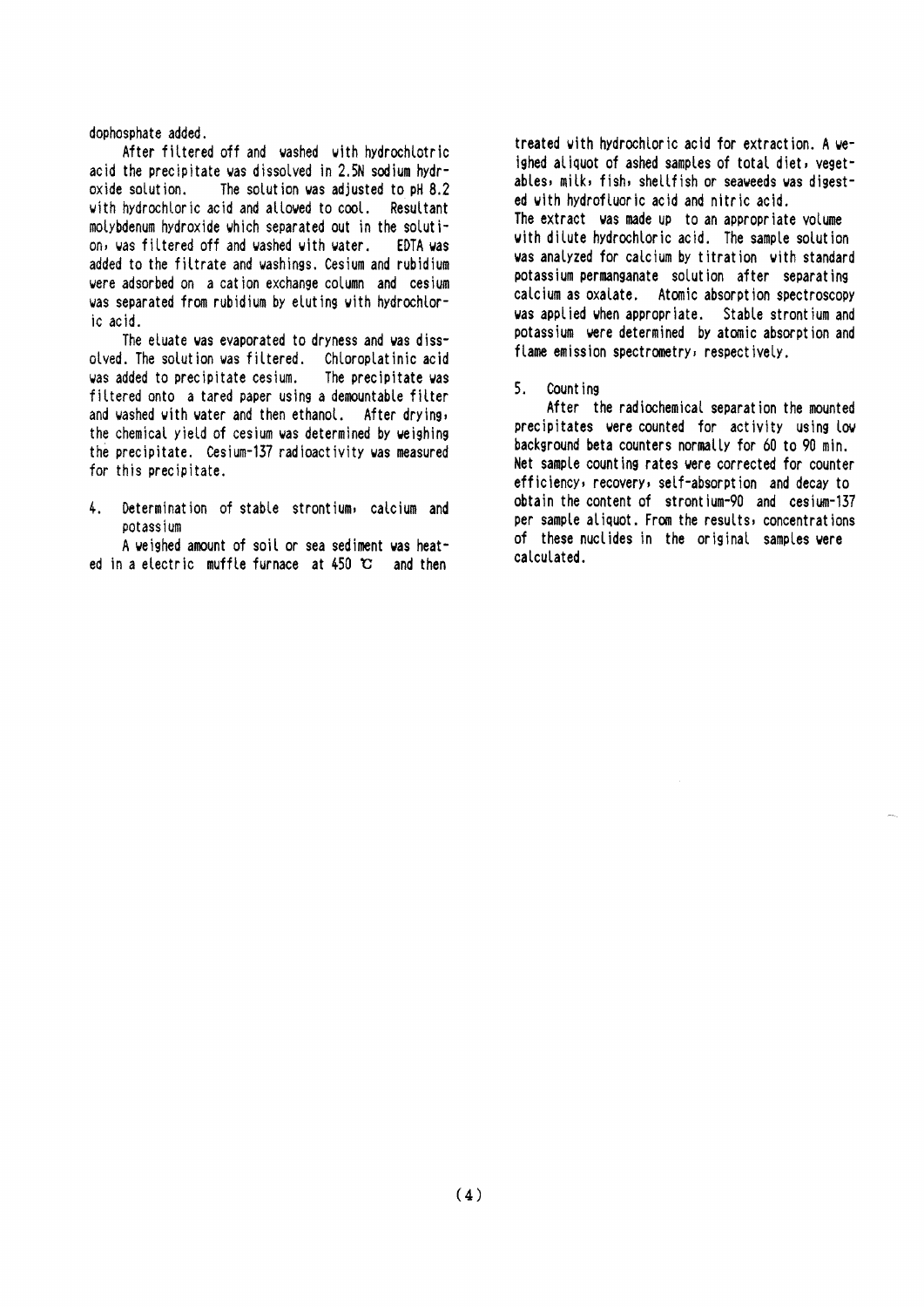6. Results

#### (1) Strontium-90 and Cesium-137in Total Diet (from Jun.1990 to Nov.1990)

-COntinued from NO.93 0f this publication-

|  |  | Table (1): Strontium-90 and Cesium-137 in Total Diet |  |  |  |  |  |
|--|--|------------------------------------------------------|--|--|--|--|--|
|--|--|------------------------------------------------------|--|--|--|--|--|

|                          | Ash  | Ca                                | K    | $\frac{88}{r}$    |                   | 137Cs             |                   |  |
|--------------------------|------|-----------------------------------|------|-------------------|-------------------|-------------------|-------------------|--|
| Location                 |      | $(g/p \cdot d)$ (mg/p·d) (mg/p·d) |      | $(Bq/p \cdot d)$  | (Bq/gCa)          | $(Bq/p \cdot d)$  | (Bq/gK)           |  |
| June, 1990               |      |                                   |      |                   |                   |                   |                   |  |
| Aomori, AOMORI           | 17.6 | 609                               | 2520 | $0.095 \pm 0.014$ | $0.16 \pm 0.023$  | $0.098 \pm 0.010$ | $0.039 \pm 0.004$ |  |
| Ajigasawa-machi, AOMORI  | 18.5 | 794                               | 2160 | $0.20 \pm 0.017$  | $0.25 \pm 0.022$  | $0.071 \pm 0.008$ | $0.033 \pm 0.004$ |  |
| Fukushima, FUKUSHIMA     | 13.4 | 488                               | 1850 | $0.067 \pm 0.009$ | $0.14 \pm 0.018$  | $0.037 \pm 0.007$ | $0.020 \pm 0.004$ |  |
| Mito, IBARAGI            | 16.3 | 595                               | 2220 | $0.093 \pm 0.012$ | $0.16 \pm 0.020$  | $0.033 \pm 0.006$ | $0.015 \pm 0.003$ |  |
| Tokai-mura, IBARAGI      | 16.6 | 453                               | 2150 | $0.032 \pm 0.010$ | $0.071 \pm 0.022$ | $0.040 \pm 0.006$ | $0.019 \pm 0.003$ |  |
| Shinjuku, TOKYO          | 10.1 | 402                               | 1380 | $0.052 \pm 0.006$ | $0.13 \pm 0.015$  | $0.073 \pm 0.007$ | $0.053 \pm 0.005$ |  |
| Utsunomiya, TOCHIGI      | 13.9 | 534                               | 1620 | $0.055 \pm 0.010$ | $0.10 \pm 0.018$  | $0.051 \pm 0.006$ | $0.031 \pm 0.004$ |  |
| Kanuma, TOCHIGI          | 12.8 | 310                               | 1500 | $0.053 \pm 0.008$ | $0.17 \pm 0.027$  | $0.068 \pm 0.008$ | $0.045 \pm 0.005$ |  |
| Kashiwazaki, NIIGATA     | 17.6 | 450                               | 1820 | $0.077 \pm 0.012$ | $0.17 \pm 0.027$  | $0.056 \pm 0.007$ | $0.031 \pm 0.004$ |  |
| Nishikawa-machi, NIIGATA | 23.4 | 706                               | 2940 | $0.13 \pm 0.016$  | $0.18 \pm 0.022$  | $0.10 \pm 0.010$  | $0.035 \pm 0.003$ |  |
| Nagano, NAGANO           | 16.4 | 933                               | 1870 | $0.029 \pm 0.009$ | $0.031 \pm 0.010$ | $0.028 \pm 0.009$ | $0.015 \pm 0.005$ |  |
| Ueda, NAGANO             | 18.2 | 737                               | 2460 | $0.067 \pm 0.012$ | $0.091 \pm 0.016$ | $0.041 \pm 0.010$ | $0.017 \pm 0.004$ |  |
| Koufu, YAMANASHI         | 13.1 | 397                               | 1580 | $0.089 \pm 0.010$ | $0.22 \pm 0.025$  | $0.046 \pm 0.007$ | $0.029 \pm 0.005$ |  |
| Sudama-machi, YAMANASHI  | 13.5 | 558                               | 1420 | $0.037 \pm 0.008$ | $0.066 \pm 0.015$ | $0.041 \pm 0.008$ | $0.029 \pm 0.005$ |  |
| Nagoya, AICHI            | 15.3 | 706                               | 2060 | $0.046 \pm 0.010$ | $0.065 \pm 0.014$ | $0.049 \pm 0.007$ | $0.024 \pm 0.003$ |  |
| Shinshiro, AICHI         | 17.7 | 470                               | 2170 | $0.062 \pm 0.015$ | $0.13 \pm 0.032$  | $0.036 \pm 0.008$ | $0.017 \pm 0.004$ |  |
| Tsu, MIE                 | 14.0 | 326                               | 1750 | $0.057 \pm 0.010$ | $0.17 \pm 0.031$  | $0.032 \pm 0.006$ | $0.018 \pm 0.004$ |  |
| Owase, MIE               | 15.8 | 442                               | 2260 | $0.14 \pm 0.015$  | $0.32 \pm 0.035$  | $0.088 \pm 0.009$ | $0.039 \pm 0.004$ |  |
| Ootsu, SHIGA             | 15.0 | 643                               | 1780 | $0.044 \pm 0.009$ | $0.068 \pm 0.015$ | $0.062 \pm 0.009$ | $0.035 \pm 0.005$ |  |
| Imazu-chou, SHIGA        | 11.7 | 350                               | 1500 | $0.051 \pm 0.008$ | $0.14 \pm 0.023$  | $0.025 \pm 0.006$ | $0.017 \pm 0.004$ |  |
| Osaka, OSAKA             | 19.8 | 660                               | 2430 | $0.084 \pm 0.013$ | $0.13 \pm 0.020$  | $0.037 \pm 0.007$ | $0.015 \pm 0.003$ |  |
| Kashihara, NARA          | 10.9 | 687                               | 1560 | $0.041 \pm 0.008$ | $0.060 \pm 0.011$ | $0.041 \pm 0.005$ | $0.026 \pm 0.003$ |  |
| Gojyou, NARA             | 10.5 | 924                               | 1590 | $0.072 \pm 0.009$ | $0.078 \pm 0.010$ | $0.048 \pm 0.005$ | $0.030 \pm 0.003$ |  |
| Wakayama, WAKAYAMA       | 16.3 | 1070                              | 1760 | $0.036 \pm 0.010$ | $0.034 \pm 0.010$ | $0.050 \pm 0.010$ | $0.028 \pm 0.006$ |  |
| Tottori, TOTTORI         | 13.1 | 450                               | 1500 | $0.053 \pm 0.008$ | $0.12 \pm 0.018$  | $0.036 \pm 0.005$ | $0.024 \pm 0.003$ |  |
| Fukube-mura, TOTTORI     | 16.9 | 604                               | 2070 | $0.060 \pm 0.011$ | $0.099 \pm 0.018$ | $0.041 \pm 0.006$ | $0.020 \pm 0.003$ |  |
| Matsue, SHIMANE          | 20.3 | 1390                              | 2510 | $0.12 \pm 0.009$  | $0.086 \pm 0.007$ | $0.048 \pm 0.008$ | $0.019 \pm 0.003$ |  |
| Kashima-chou, SHIMANE    | 18.2 | 696                               | 2520 | $0.083 \pm 0.008$ | $0.12 \pm 0.011$  | $0.062 \pm 0.008$ | $0.025 \pm 0.003$ |  |
| Yamaguchi, YAMAGUCHI     | 14.8 | 942                               | 1930 | $0.052 \pm 0.010$ | $0.055 \pm 0.011$ | $0.19 \pm 0.011$  | $0.097 \pm 0.006$ |  |
| Ajisu-machi, YAMAGUCHI   | 16.3 | 516                               | 2260 | $0.043 \pm 0.011$ | $0.083 \pm 0.022$ | $0.079 \pm 0.009$ | $0.035 \pm 0.004$ |  |
| Matsuyama, EHIME         | 11.6 | 378                               | 1740 | $0.041 \pm 0.008$ | $0.11 \pm 0.021$  | $0.050 \pm 0.005$ | $0.029 \pm 0.003$ |  |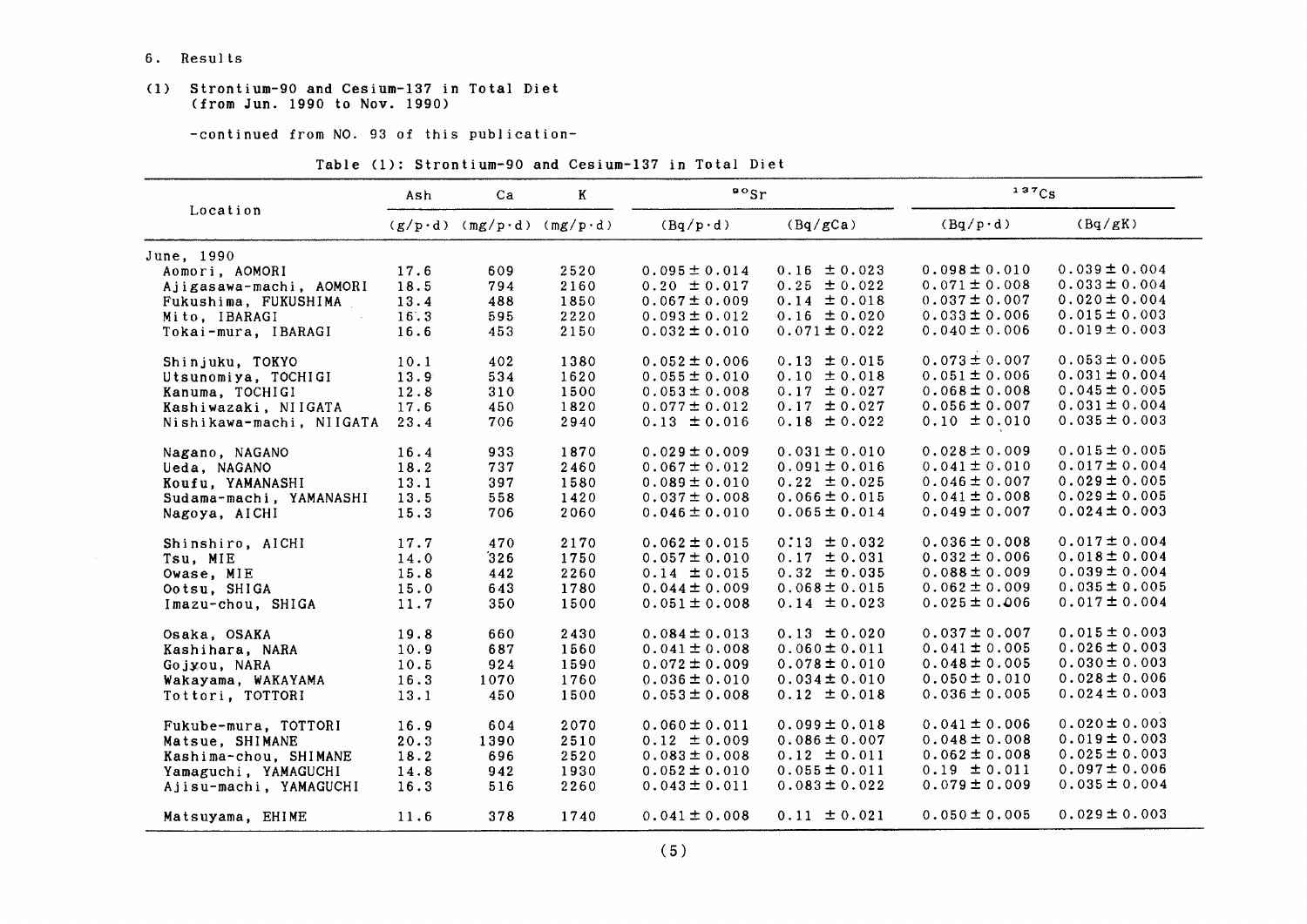|                          |      |                                   |             | (6)                |                   |                   |                   |
|--------------------------|------|-----------------------------------|-------------|--------------------|-------------------|-------------------|-------------------|
| Location                 | Ash  | Ca                                | $\mathbf K$ | $\cdot$ $\cdot$ sr |                   | 137Cs             |                   |
|                          |      | $(g/p \cdot d)$ (mg/p·d) (mg/p·d) |             | $(Bq/p \cdot d)$   | (Bq/gCa)          | $(Bq/p \cdot d)$  | (Bq/gK)           |
| Kochi, KOCHI             | 14.3 | 616                               | 1750        | $0.065 \pm 0.008$  | $0.11 \pm 0.013$  | $0.041 \pm 0.007$ | $0.023 \pm 0.004$ |
| Saga-chou, KOCHI         | 12.0 | 377                               | 1680        | $0.11 \pm 0.011$   | $0.30 \pm 0.030$  | $0.024 \pm 0.007$ | $0.015 \pm 0.004$ |
| Tokushima, TOKUSHIMA     | 13.8 | 353                               | 2100        | $0.041 \pm 0.005$  | $0.12 \pm 0.014$  | $0.024 \pm 0.005$ | $0.011 \pm 0.002$ |
| Takamatsu, KAGAWA        | 15.6 | 533                               | 2430        | $0.046 \pm 0.010$  | $0.087 \pm 0.018$ | $0.14 \pm 0.011$  | $0.060 \pm 0.005$ |
| Ayauta-gun, KAGAWA       | 16.6 | 573                               | 1890        | $0.054 \pm 0.011$  | $0.095 \pm 0.019$ | $0.035 \pm 0.009$ | $0.019 \pm 0.005$ |
| Fukuoka, FUKUOKA         | 11.9 | 248                               | 1060        | $0.047 \pm 0.006$  | $0.19 \pm 0.026$  | $0.017 \pm 0.005$ | $0.016 \pm 0.004$ |
| Dazaifu, FUKUOKA         | 19.3 | 837                               | 2500        | $0.11 \pm 0.012$   | $0.13 \pm 0.014$  | $0.063 \pm 0.010$ | $0.025 \pm 0.004$ |
| Saga, SAGA               | 10.4 | 314                               | 1430        | $0.035 \pm 0.006$  | $0.11 \pm 0.020$  | $0.032 \pm 0.004$ | $0.022 \pm 0.003$ |
| Karatsu, SAGA            | 17.6 | 648                               | 1890        | $0.041 \pm 0.010$  | $0.064 \pm 0.016$ | $0.047 \pm 0.007$ | $0.025 \pm 0.003$ |
| Nagasaki, NAGASAKI       | 12.0 | 381                               | 1590        | $0.037 \pm 0.008$  | $0.098 \pm 0.020$ | $0.063 \pm 0.006$ | $0.040 \pm 0.004$ |
| Matsuura, NAGASAKI       | 14.6 | 441                               | 1850        | $0.043 \pm 0.009$  | $0.098 \pm 0.021$ | $0.056 \pm 0.006$ | $0.031 \pm 0.003$ |
| Kumamoto, KUMAMOTO       | 12.6 | 422                               | 1830        | $0.021 \pm 0.008$  | $0.049 \pm 0.019$ | $0.047 \pm 0.008$ | $0.025 \pm 0.004$ |
| Aso-machi, KUMAMOTO      | 19.7 | 700                               | 2440        | $0.096 \pm 0.017$  | $0.14 \pm 0.024$  | $0.11 \pm 0.014$  | $0.043 \pm 0.006$ |
| Takahara-machi, MIYAZAKI | 13.3 | 689                               | 2510        | $0.073 \pm 0.010$  | $0.11 \pm 0.014$  | $0.19 \pm 0.013$  | $0.077 \pm 0.005$ |
| Ookuchi, KAGOSHIMA       | 17.1 | 397                               | 1670        | $0.082 \pm 0.014$  | $0.21 \pm 0.036$  | $0.047 \pm 0.008$ | $0.028 \pm 0.005$ |
| Sendai, KAGOSHIMA        | 11.3 | 409                               | 1300        | $0.043 \pm 0.008$  | $0.10 \pm 0.019$  | $0.055 \pm 0.006$ | $0.042 \pm 0.005$ |
| Naha, OKINAWA            | 16.8 | 590                               | 2020        | $0.055 \pm 0.011$  | $0.094 \pm 0.018$ | $0.090 \pm 0.010$ | $0.044 \pm 0.005$ |
| Ginowan, OKINAWA         | 13.9 | 419                               | 1800        | $0.052 \pm 0.009$  | $0.13 \pm 0.021$  | $0.089 \pm 0.009$ | $0.049 \pm 0.005$ |
| July, 1990               |      |                                   |             |                    |                   |                   |                   |
| Ishinomaki, MIYAGI       | 13.5 | 464                               | 1350        | $0.055 \pm 0.006$  | $0.12 \pm 0.012$  | $0.030 \pm 0.005$ | $0.022 \pm 0.004$ |
| Onagawa-machi, MIYAGI    | 16.0 | 669                               | 1940        | $0.079 \pm 0.007$  | $0.12 \pm 0.011$  | $0.14 \pm 0.010$  | $0.071 \pm 0.005$ |
| Akita, AKITA             | 14.8 | 1020                              | 1800        | $0.096 \pm 0.012$  | $0.094 \pm 0.012$ | $0.22 \pm 0.012$  | $0.12 \pm 0.006$  |
| Oomagari, AKITA          | 16.4 | 409                               | 2010        | $0.080 \pm 0.012$  | $0.20 \pm 0.030$  | $0.10 \pm 0.008$  | $0.050 \pm 0.004$ |
| Ookuma-machi, FUKUSHIMA  | 16.2 | 387                               | 1640        | $0.053 \pm 0.009$  | $0.14 \pm 0.024$  | $0.037 \pm 0.008$ | $0.023 \pm 0.005$ |
| Hachijo-machi, TOKYO     | 14.6 | 656                               | 1780        | $0.055 \pm 0.008$  | $0.084 \pm 0.012$ | $0.078 \pm 0.008$ | $0.044 \pm 0.005$ |
| Yokohama, KANAGAWA       | 12.7 | 334                               | 1520        | $0.059 \pm 0.005$  | $0.18 \pm 0.016$  | $0.046 \pm 0.006$ | $0.030 \pm 0.004$ |
| Hiratsuka, KANAGAWA      | 16.3 | 631                               | 2100        | $0.048 \pm 0.010$  | $0.077 \pm 0.016$ | $0.065 \pm 0.010$ | $0.031 \pm 0.005$ |
| Koza-chou, WAKAYAMA      | 12.5 | 726                               | 1410        | $0.036 \pm 0.007$  | $0.049 \pm 0.010$ | $0.032 \pm 0.007$ | $0.023 \pm 0.005$ |
| Ikata-chou, EHIME        | 8.06 | 317                               | 892         | $0.019 \pm 0.005$  | $0.059 \pm 0.016$ | $0.018 \pm 0.003$ | $0.020 \pm 0.003$ |
| Ooita, OOITA             | 17.1 | 618                               | 2490        | $0.055 \pm 0.015$  | $0.088 \pm 0.023$ | $0.070 \pm 0.008$ | $0.028 \pm 0.003$ |
| Saiki, OOITA             | 13.4 | 657                               | 1820        | $0.039 \pm 0.008$  | $0.059 \pm 0.012$ | $0.043 \pm 0.007$ | $0.023 \pm 0.004$ |
| Miyazaki, MIYAZAKI       | 9.95 | 567                               | 1750        | $0.043 \pm 0.007$  | $0.076 \pm 0.012$ | $0.067 \pm 0.008$ | $0.038 \pm 0.005$ |
| August, 1990             |      |                                   |             |                    |                   |                   |                   |
| Hiroshima, HIROSHIMA     | 11.2 | 808                               | 1400        | $0.036 \pm 0.004$  | $0.045 \pm 0.005$ | $0.033 \pm 0.005$ | $0.024 \pm 0.003$ |
| Miyoshi, HIROSHIMA       | 11.0 | 483                               | 1580        | $0.059 \pm 0.008$  | $0.12 \pm 0.016$  | $0.058 \pm 0.006$ | $0.037 \pm 0.004$ |
| September, 1990          |      |                                   |             |                    |                   |                   |                   |
| Hamaoka-machi, SHIZUOKA  | 14.1 | 532                               | 1790        | $0.063 \pm 0.010$  | $0.12 \pm 0.019$  | $0.052 \pm 0.007$ | $0.029 \pm 0.004$ |
| Kamiita-machi, TOKUSHIMA | 14.6 | 411                               | 1860        | $0.050 \pm 0.013$  | $0.12 \pm 0.030$  | $0.042 \pm 0.010$ | $0.023 \pm 0.005$ |
|                          |      |                                   |             |                    |                   |                   |                   |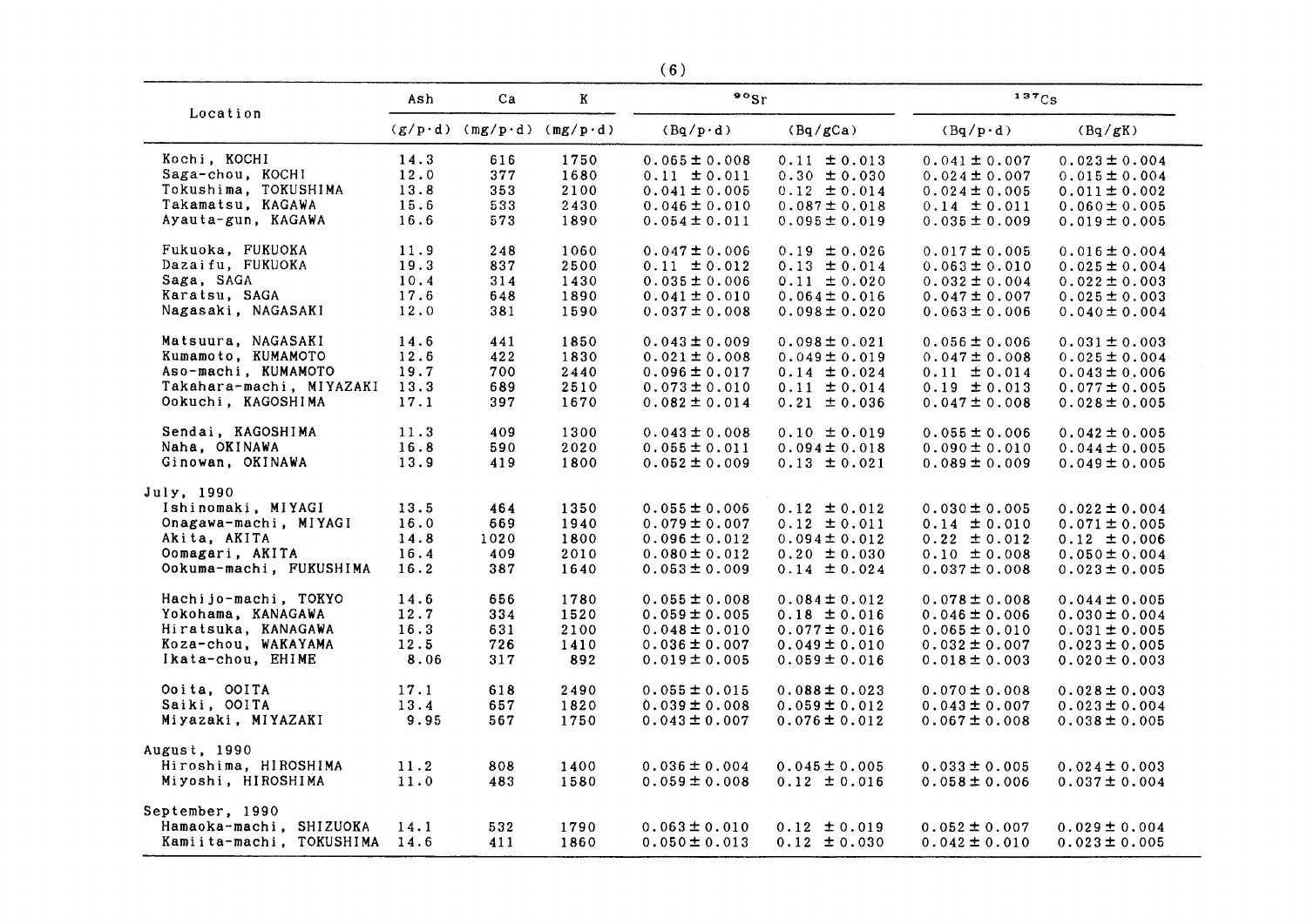|                            | Ash             | Ca               | K                | $\mathbf{P} \circ \mathbf{S}$ r |                     | $137C_S$          |                   |
|----------------------------|-----------------|------------------|------------------|---------------------------------|---------------------|-------------------|-------------------|
| Location                   | $(g/p \cdot d)$ | $(mg/p \cdot d)$ | $(mg/p \cdot d)$ | $(Bq/p \cdot d)$                | (Bq/gCa)            | $(Bq/p \cdot d)$  | (Bq/gK)           |
| October, 1990              |                 |                  |                  |                                 |                     |                   |                   |
| Yamagata, YAMAGATA         | 11.7            | 261              | 1480             | $0.043 \pm 0.005$               | $0.16 \pm 0.020$    | $0.071 \pm 0.007$ | $0.048 \pm 0.005$ |
| November, 1990             |                 |                  |                  |                                 |                     |                   |                   |
| Akita, AKITA               | 15.3            | 688              | 2000             | $0.080 \pm 0.007$               | $0.12 \pm 0.011$    | $0.26 \pm 0.014$  | $0.13 \pm 0.007$  |
| Oomagari, AKITA            | 15.6            | 915              | 1570             | $0.13 \pm 0.009$                | $0.15 \pm 0.009$    | $0.11 \pm 0.010$  | $0.070 \pm 0.006$ |
| Iwaizumi-machi, IWATE      | 14.5            | 525              | 2000             | $0.11 \pm 0.008$                | $0.21 \pm 0.015$    | $0.063 \pm 0.007$ | $0.031 \pm 0.004$ |
| Nanyou, YAMAGATA           | 10.8            | 426              | 1460             | $0.055 \pm 0.005$               | $0.13 \pm 0.012$    | $0.10 \pm 0.008$  | $0.069 \pm 0.005$ |
| Kanazawa, ISHIKAWA         | 16.2            | 1460             | 1560             | $0.058 \pm 0.006$               | $0.039 \pm 0.004$   | $0.060 \pm 0.008$ | $0.038 \pm 0.005$ |
| Yoshinodani-mura, ISHIKAWA |                 |                  |                  |                                 |                     |                   |                   |
|                            | 13.4            | 597              | 1650             | $0.093 \pm 0.007$               | $0.16 \pm 0.011$    | $0.095 \pm 0.008$ | $0.057 \pm 0.005$ |
| Turuga, FUKUI              | 15.8            | 1180             | 1680             | $0.059 \pm 0.006$               | $0.051 \pm 0.006$   | $0.048 \pm 0.007$ | $0.028 \pm 0.004$ |
| Shizuoka, SHIZUOKA         | 14.4            | 515              | 2530             | $0.058 \pm 0.007$               | $0.11 \pm 0.013$    | $0.047 \pm 0.007$ | $0.019 \pm 0.003$ |
| Nagoya, AICHI              | 17.7            | 924              | 2220             | $0.13 \pm 0.010$                | $0.14 \pm 0.010$    | $0.046 \pm 0.008$ | $0.021 \pm 0.003$ |
| Shinshiro, AICHI           | 15.6            | 785              | 2190             | $0.078 \pm 0.007$               | $0.099 \pm 0.009$   | $0.062 \pm 0.008$ | $0.028 \pm 0.003$ |
| Matsuyama, EHIME           | 13.7            | 545              | 1930             | $0.062 \pm 0.007$               | $0.11 \pm 0.012$    | $0.034 \pm 0.006$ | $0.018 \pm 0.003$ |
| Kochi, KOCHI               | 15.0            | 571              | 2140             | $0.086 \pm 0.008$               | $0.15 \pm 0.013$    | $0.069 \pm 0.008$ | $0.032 \pm 0.004$ |
| Saga-chou, KOCHI           | 13.9            | 536              | 1850             | $0.084 \pm 0.007$               | $\pm 0.013$<br>0.16 | $0.063 \pm 0.007$ | $0.034 \pm 0.004$ |
| Saga, SAGA                 | 15.6            | 609              | 2390             | $0.081 \pm 0.007$               | ± 0.011<br>0.13     | $0.083 \pm 0.008$ | $0.035 \pm 0.004$ |
| Genkai-chou, SAGA          | 17.6            | 598              | 1840             | $0.067 \pm 0.007$               | ± 0.012<br>0.11     | $0.033 \pm 0.007$ | $0.018 \pm 0.004$ |

 $\sim$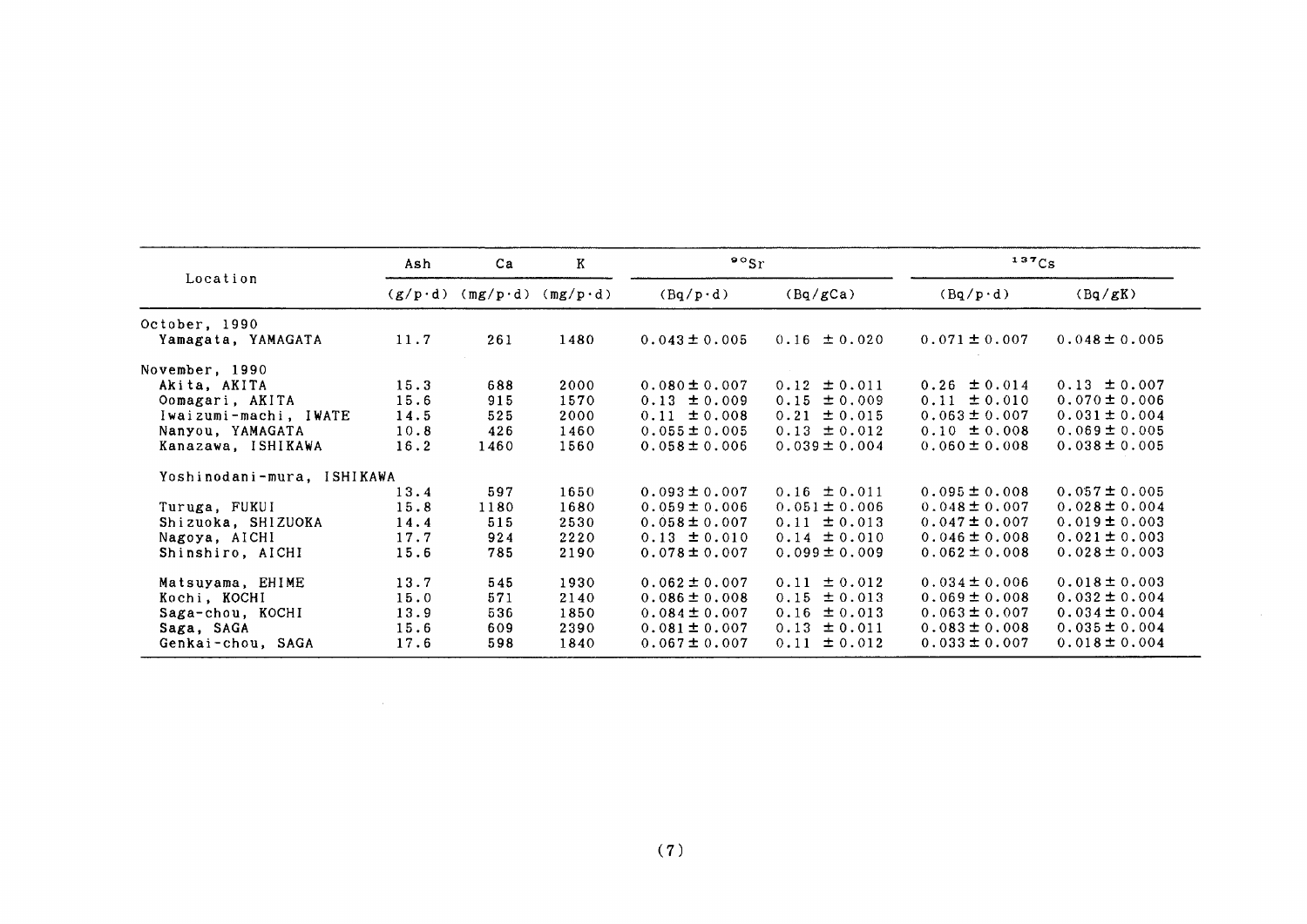#### (2)-1 Strontium-90 and Cesium-137in Rice(producing districts) (from Sep.1989 to Oct.1989)

-COntinued from NO.93 0f this publication-

Table (2)-1: Strontium-90 and Cesium-137 in Rice

|                                    | Component |                      |       | $\frac{80}{5}$ r    |      |                   | $137C_S$           |                    |  |
|------------------------------------|-----------|----------------------|-------|---------------------|------|-------------------|--------------------|--------------------|--|
| Location                           | Ash(X)    | $Ca(g/Kg)$ $K(g/Kg)$ |       | Bq/Kgwet            |      | Bq/gCa            | Bq/Kgwet           | Bq/gK              |  |
| September, 1989<br>Kashihara, NARA | 0.782     | 0.055                | 1.29  | $0.0053 \pm 0.0042$ |      | $0.096 \pm 0.075$ | $0.000 \pm 0.0083$ | $0.000 \pm 0.0064$ |  |
| October, 1989                      |           |                      |       |                     |      |                   |                    |                    |  |
| Maki-machi, NIIGATA                | 0.577     | 0.040                | 0.698 | $0.0069 \pm 0.0042$ | 0.17 | ± 0.11            | $0.017 \pm 0.0087$ | $0.024 \pm 0.012$  |  |
| Shiga-chou, SHIGA                  | 0.683     | 0.056                | 1.11  | $0.0064 \pm 0.0043$ | 0.11 | ± 0.076           | $0.035 \pm 0.0099$ | $0.032 \pm 0.0089$ |  |
| Ishii-machi, TOKUSHIMA             | 0.704     | 0.059                | 1.28  | $0.0074 \pm 0.0045$ | 0.13 | ± 0.076           | $0.000 \pm 0.0082$ | $0.000 \pm 0.0064$ |  |
| Koushi-machi, KUMAMOTO             | 0.555     | 0.029                | 0.966 | $0.0055 \pm 0.0033$ | 0.19 | ± 0.11            | $0.012 \pm 0.0069$ | $0.012 \pm 0.0072$ |  |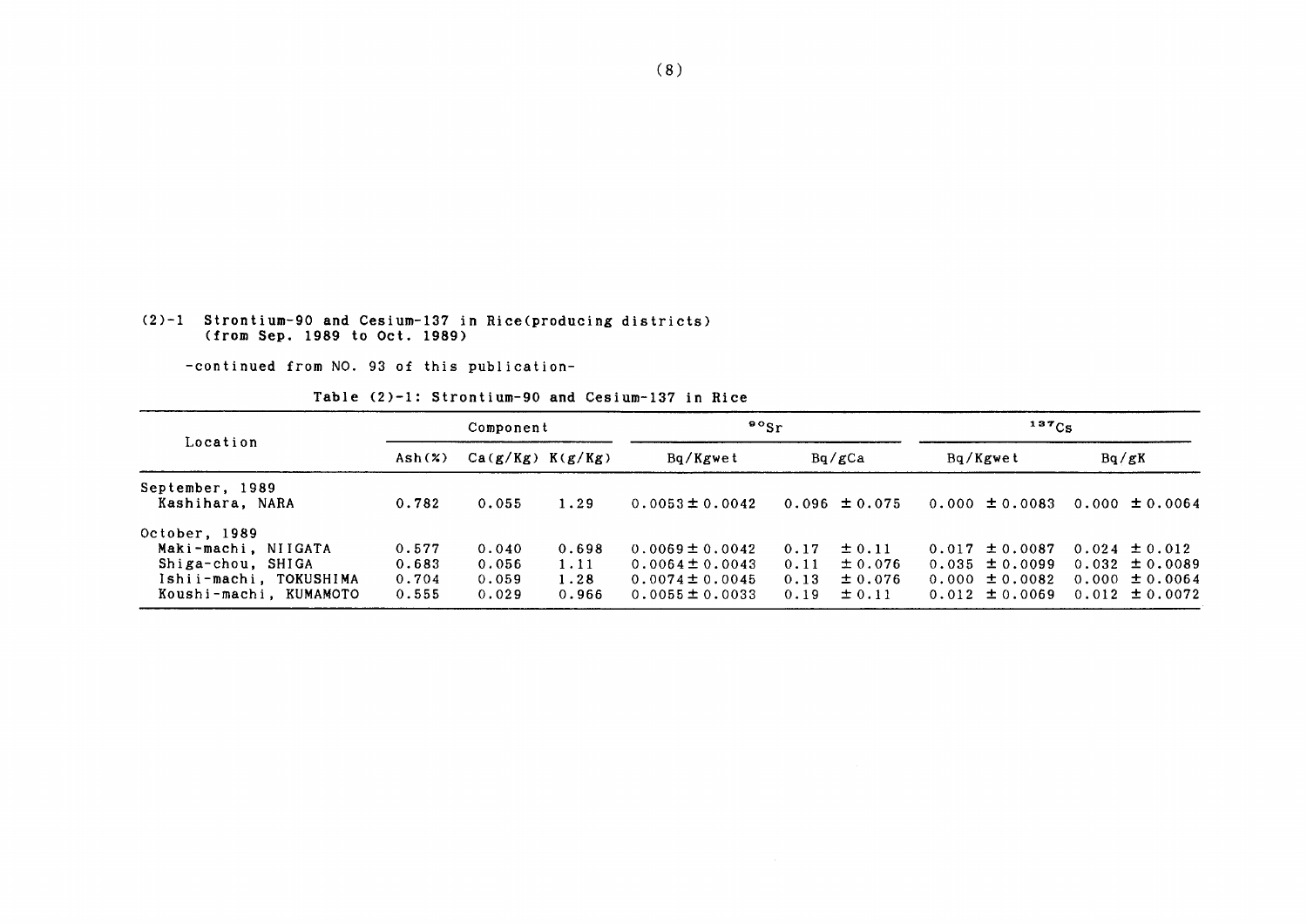#### (2)-2 Strontium-90 and Cesium-137 in Rice(consuming districts) (from Oct.1989 to Mar.1990)

-continued from NO. 93 of this publication-

|                                                         |                 | Component            |                | $\frac{90}{5}$                            |              |                       | $137C_S$                                 |                                          |  |
|---------------------------------------------------------|-----------------|----------------------|----------------|-------------------------------------------|--------------|-----------------------|------------------------------------------|------------------------------------------|--|
| Location                                                | $\text{Ash}(x)$ | $Ca(g/Kg)$ $K(g/Kg)$ |                | Bq/Kgwet                                  | Bq/gCa       |                       | Bq/Kgwet                                 | Bq/gK                                    |  |
| October, 1989                                           |                 |                      |                |                                           |              |                       |                                          |                                          |  |
| Shinjuku, TOKYO<br>Niigata, NIIGATA                     | 0.420<br>0.471  | 0.040<br>0.040       | 0.752<br>0.589 | $0.013 \pm 0.0040$<br>$0.0053 \pm 0.0035$ | 0.31<br>0.13 | $\pm 0.10$<br>± 0.087 | $0.030 \pm 0.0077$<br>$0.019 \pm 0.0078$ | $0.040 \pm 0.010$<br>$0.031 \pm 0.013$   |  |
| December, 1989<br>Matsue, SHIMANE                       | 0.683           | 0.040                | 0.785          | $0.0028 \pm 0.0042$                       | 0.07         | $\pm 0.10$            | $0.098 \pm 0.012$                        | 0.12<br>± 0.015                          |  |
| January, 1990<br>Hirosaki, AOMORI<br>Nagasaki, NAGASAKI | 0.623<br>0.465  | 0.048<br>0.040       | 1.18<br>0.823  | $0.0050 \pm 0.0039$<br>$0.000 \pm 0.0026$ | 0.10<br>0.00 | ± 0.082<br>± 0.065    | $0.028 \pm 0.0088$<br>$0.039 \pm 0.0072$ | $0.024 \pm 0.0075$<br>$0.048 \pm 0.0088$ |  |
| February, 1990<br>Kochi, KOCHI                          | 0.470           | 0.043                | 0.808          | $0.0098 \pm 0.0032$                       | 0.23         | ± 0.075               | ± 0.0058<br>0.011                        | $0.014 \pm 0.0071$                       |  |
| March, 1990<br>Shinguu, WAKAYAMA                        | 0.506           | 0.043                | 0.911          | $0.0077 \pm 0.0032$                       | 0.18         | ± 0.075               | $0.025 \pm 0.0069$                       | $0.027 \pm 0.0076$                       |  |

Table  $(2)-2$ : Strontium-90 and Cesium-137 in Rice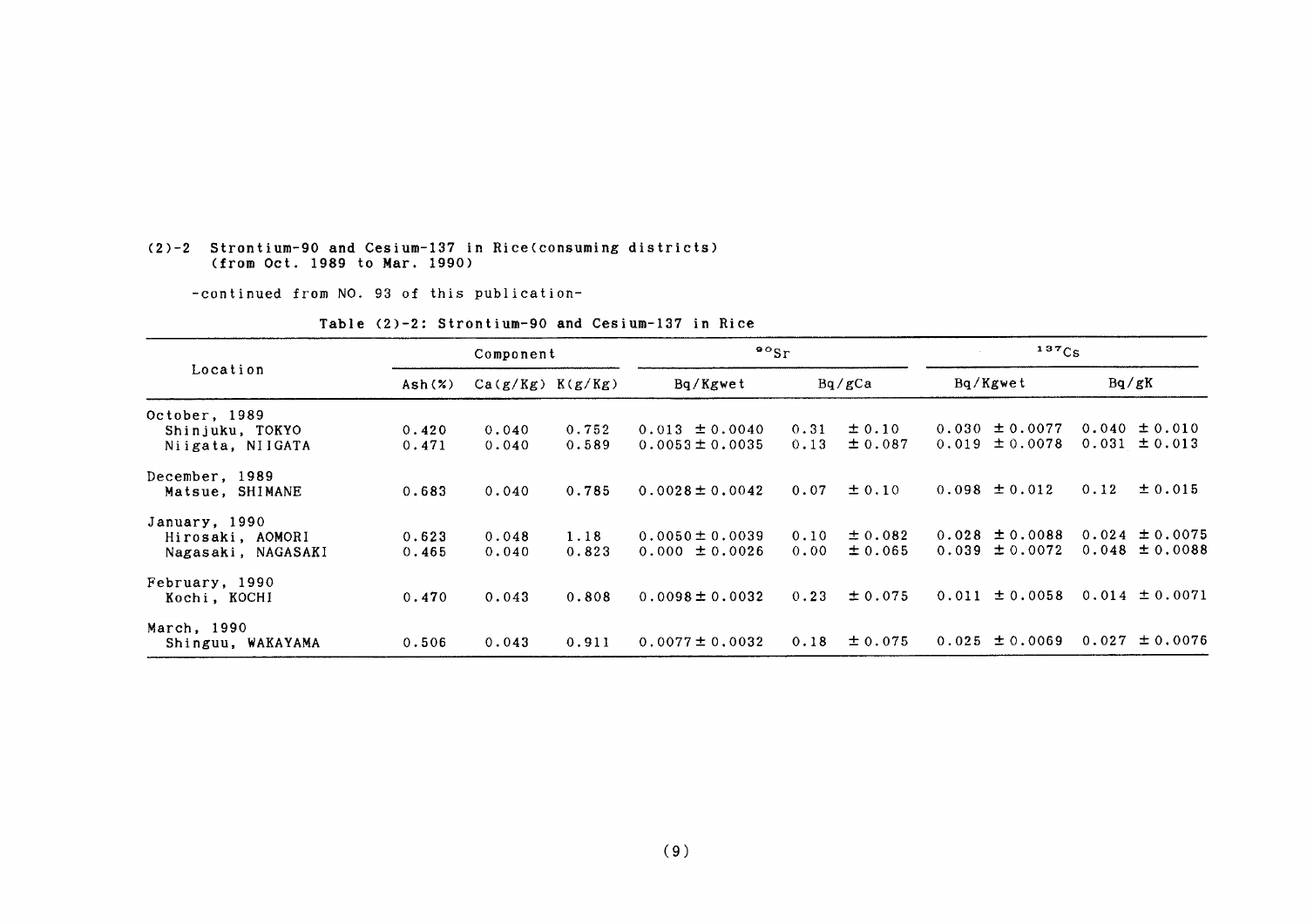#### (3)-1 Strontiun-90 and Cesium-137in Milk(producing districts for domestic program) (from Aug.1989 to Dee.1990)

-continued from NO. 93 of this publication-

 $\sim 10^7$ 

Table (3)-1: Strontium-90 and Cesium-137 in Milk

|                            |                                                 | Component |      | $\bullet \circ$ <sub>Sr</sub> |                   | 137Cs             |                   |  |
|----------------------------|-------------------------------------------------|-----------|------|-------------------------------|-------------------|-------------------|-------------------|--|
| Location                   | Ash $(g / \ell)$ Ca $(g / \ell)$ K $(g / \ell)$ |           |      | $Bq / \ell$                   | Bq/gCa            | $Bq / \ell$       | Bq/gK             |  |
| August, 1989               |                                                 |           |      |                               |                   |                   |                   |  |
| Oouchiyama-mura, MIE       | 7.40                                            | 1.19      | 1.68 | $0.028 \pm 0.004$             | $0.023 \pm 0.004$ | $0.013 \pm 0.004$ | $0.008 \pm 0.003$ |  |
| August, 1990               |                                                 |           |      |                               |                   |                   |                   |  |
| Akita, AKITA               | 5.39                                            | 0.787     | 1.15 | $0.054 \pm 0.014$             | $0.068 \pm 0.017$ | $0.064 \pm 0.010$ | $0.056 \pm 0.009$ |  |
| Takisawa-mura, IWATE       | 7.40                                            | 1.25      | 1.63 | $0.038 \pm 0.009$             | $0.031 \pm 0.007$ | $0.084 \pm 0.007$ | $0.052 \pm 0.005$ |  |
| Mito, IBARAGI              | 7.26                                            | 1.14      | 1.66 | $0.038 \pm 0.009$             | $0.033 \pm 0.008$ | $0.019 \pm 0.005$ | $0.011 \pm 0.003$ |  |
| Nishinasuno-machi, TOCHIGI |                                                 |           |      |                               |                   |                   |                   |  |
|                            | 7.53                                            | 1.25      | 1.68 | $0.058 \pm 0.011$             | $0.047 \pm 0.009$ | $0.076 \pm 0.007$ | $0.045 \pm 0.004$ |  |
| Tonami, TOYAMA             | 7.21                                            | 1.11      | 1.58 | $0.036 \pm 0.004$             | $0.032 \pm 0.004$ | $0.051 \pm 0.007$ | $0.032 \pm 0.004$ |  |
| Takane-machi, YAMANASHI    | 6.38                                            | 1.00      | 1.41 | $0.019 \pm 0.004$             | $0.019 \pm 0.004$ | $0.005 \pm 0.004$ | $0.003 \pm 0.003$ |  |
| Oouchiyama-mura, MIE       | 7.25                                            | 1.11      | 1.73 | $0.032 \pm 0.004$             | $0.029 \pm 0.004$ | $0.003 \pm 0.004$ | $0.002 \pm 0.003$ |  |
| Hino-machi, SHIGA          | 7.40                                            | 1.20      | 1.69 | $0.030 \pm 0.004$             | $0.025 \pm 0.004$ | $0.003 \pm 0.006$ | $0.002 \pm 0.004$ |  |
| Mihara-machi, HYOGO        | 7.31                                            | 1.13      | 1.65 | $0.014 \pm 0.007$             | $0.012 \pm 0.006$ | $0.008 \pm 0.008$ | $0.005 \pm 0.005$ |  |
| Oouda-machi, NARA          | 7.00                                            | 1.16      | 1.56 | $0.046 \pm 0.008$             | $0.040 \pm 0.007$ | $0.002 \pm 0.003$ | $0.001 \pm 0.002$ |  |
| Matsuyama, EHIME           | 7.13                                            | 1.10      | 1.59 | $0.012 \pm 0.004$             | $0.011 \pm 0.003$ | $0.010 \pm 0.005$ | $0.006 \pm 0.003$ |  |
| Kamiita-machi, TOKUSHIMA   | 7.04                                            | 1.07      | 1.73 | $0.030 \pm 0.010$             | $0.028 \pm 0.009$ | $0.015 \pm 0.008$ | $0.009 \pm 0.005$ |  |
| Takasa-machi, KAGAWA       | 7.32                                            | 1.13      | 1.70 | $0.030 \pm 0.009$             | $0.026 \pm 0.008$ | $0.011 \pm 0.005$ | $0.006 \pm 0.003$ |  |
| Koushi-machi, KUMAMOTO     | 6.92                                            | 1.06      | 1.66 | $0.023 \pm 0.007$             | $0.021 \pm 0.007$ | $0.012 \pm 0.005$ | $0.007 \pm 0.003$ |  |
| Takahara-machi, MIYAZAKI   | 7.38                                            | 1.12      | 1.73 | $0.049 \pm 0.009$             | $0.044 \pm 0.008$ | $0.18 \pm 0.011$  | $0.10 \pm 0.007$  |  |
| September, 1990            |                                                 |           |      |                               |                   |                   |                   |  |
| Kujuu-machi, OOITA         | 7.22                                            | 1.06      | 1.73 | $0.044 \pm 0.009$             | $0.041 \pm 0.008$ | $0.18 \pm 0.011$  | $0.10 \pm 0.006$  |  |
| October, 1990              |                                                 |           |      |                               |                   |                   |                   |  |
| Yamato-machi, SAGA         | 7.30                                            | 1.16      | 1.63 | $0.038 \pm 0.006$             | $0.033 \pm 0.005$ | $0.015 \pm 0.004$ | $0.009 \pm 0.002$ |  |
| December, 1990             |                                                 |           |      |                               |                   |                   |                   |  |
| Akita. AKITA               | 6.33                                            | 0.954     | 1.37 | $0.027 \pm 0.007$             | $0.028 \pm 0.007$ | $0.056 \pm 0.007$ | $0.041 \pm 0.005$ |  |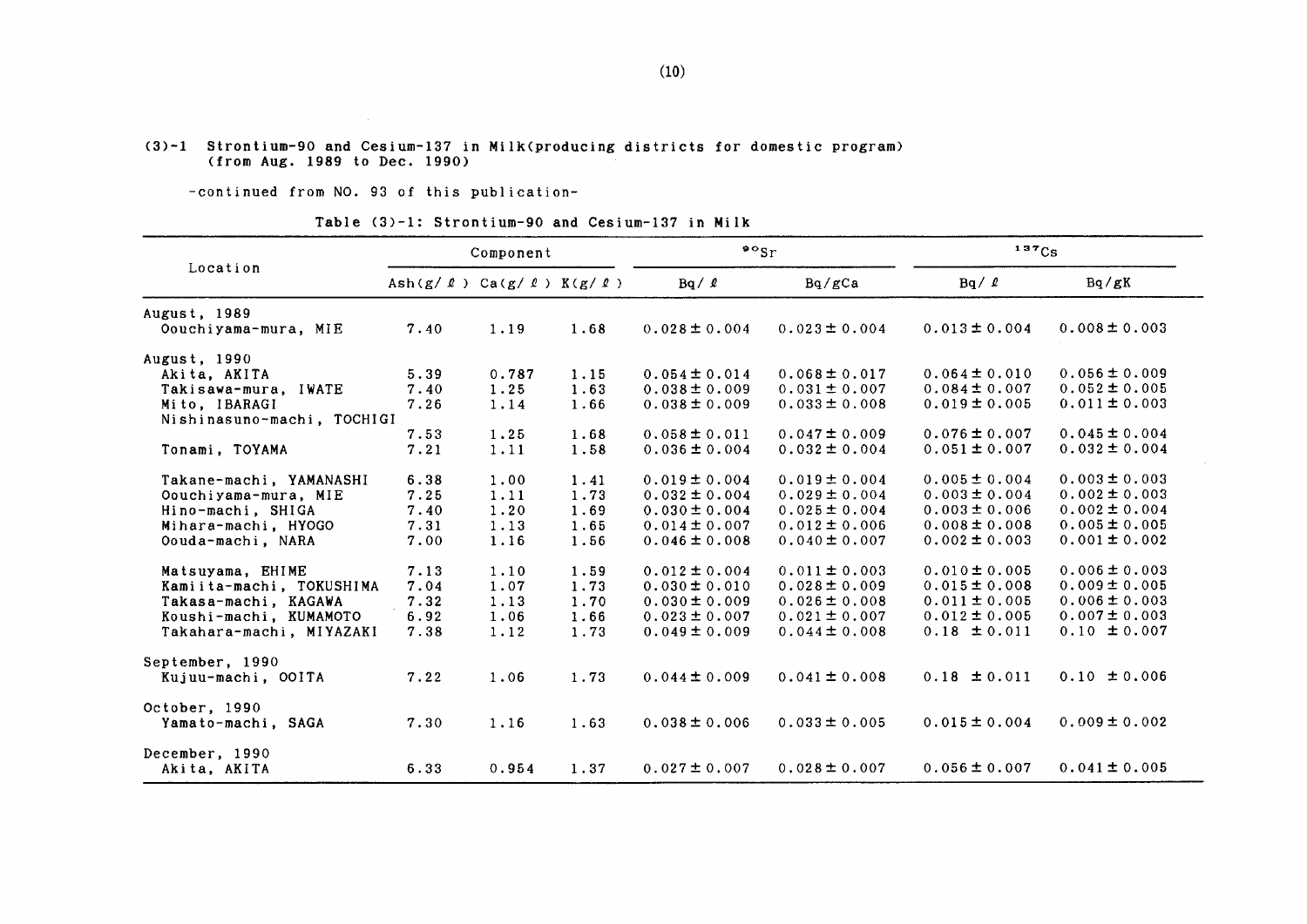#### (3)-2 Strontium-90 &nd Cesium-137in Milk(PrOducing・districts for WHO program) (from 織ay1990 to Nov.1990)

-continued from NO. 93 of this publication-

#### Table (3)-2: Strontium-90 and Cesium-137 in Milk

|                           |                                              | Component |      | $\frac{90}{s}$    |                   | 137Cs             |                   |  |
|---------------------------|----------------------------------------------|-----------|------|-------------------|-------------------|-------------------|-------------------|--|
| Location                  | Ash(g/ $\ell$ ) Ca(g/ $\ell$ ) K(g/ $\ell$ ) |           |      | $Bq / \ell$       | Bq/gCa            | $Bq / \ell$       | Bq/gK             |  |
| May, 1990                 |                                              |           |      |                   |                   |                   |                   |  |
| Nishikawa-machi, NIIGATA  | 7.32                                         | 1.12      | 1.68 | $0.040 \pm 0.008$ | $0.036 \pm 0.007$ | $0.097 \pm 0.009$ | $0.058 \pm 0.005$ |  |
| Hikawa-machi, SHIMANE     | 7.54                                         | 1.21      | 1.76 | $0.077 \pm 0.011$ | $0.063 \pm 0.009$ | $0.12 \pm 0.010$  | $0.067 \pm 0.006$ |  |
| June, 1990                |                                              |           |      |                   |                   |                   |                   |  |
| Kajiki-machi, KAGOSHIMA   | 7.27                                         | 1.14      | 1.64 | $0.032 \pm 0.008$ | $0.028 \pm 0.007$ | $0.031 \pm 0.005$ | $0.019 \pm 0.003$ |  |
| July, 1990                |                                              |           |      |                   |                   |                   |                   |  |
| Takamiya-machi, HIROSHIMA | 5.83                                         | 0.883     | 1.42 | $0.021 \pm 0.008$ | $0.024 \pm 0.009$ | $0.004 \pm 0.008$ | $0.003 \pm 0.006$ |  |
| August, 1990              |                                              |           |      |                   |                   |                   |                   |  |
| Hokudainoujou, HOKKAIDO   | 7.27                                         | 1.13      | 1.63 | $0.086 \pm 0.009$ | $0.076 \pm 0.008$ | $0.12 \pm 0.010$  | $0.076 \pm 0.006$ |  |
| Hachijo-Island, TOKYO     | 6.73                                         | 0.995     | 1.44 | $0.083 \pm 0.011$ | $0.084 \pm 0.011$ | $0.22 \pm 0.011$  | $0.16 \pm 0.008$  |  |
| Nishikawa-machi, NIIGATA  | 7.64                                         | 1.19      | 1.78 | $0.025 \pm 0.009$ | $0.021 \pm 0.007$ | $0.015 \pm 0.008$ | $0.008 \pm 0.005$ |  |
| Katsuyama, FUKUI          | 7.36                                         | 1.16      | 1.69 | $0.018 \pm 0.005$ | $0.016 \pm 0.004$ | $0.067 \pm 0.008$ | $0.040 \pm 0.005$ |  |
| Nose-machi, OSAKA         | 7.56                                         | 1.11      | 1.69 | $0.013 \pm 0.007$ | $0.012 \pm 0.006$ | $0.011 \pm 0.007$ | $0.007 \pm 0.004$ |  |
| Kochi, KOCHI              | 7.55                                         | 1.18      | 1.58 | $0.061 \pm 0.010$ | $0.052 \pm 0.008$ | $0.015 \pm 0.005$ | $0.009 \pm 0.003$ |  |
| Fukuma-machi, FUKUOKA     | 7.19                                         | 1.02      | 1.74 | $0.020 \pm 0.004$ | $0.019 \pm 0.004$ | $0.035 \pm 0.006$ | $0.020 \pm 0.003$ |  |
| Kajiki-machi, KAGOSHIMA   | 7.38                                         | 1.11      | 1.65 | $0.030 \pm 0.004$ | $0.027 \pm 0.004$ | $0.048 \pm 0.006$ | $0.029 \pm 0.004$ |  |
| November, 1990            |                                              |           |      |                   |                   |                   |                   |  |
| Hachijo-Island, TOKYO     | 6.74                                         | 0.994     | 1.43 | $0.11 \pm 0.007$  | $0.11 \pm 0.007$  | $0.12 \pm 0.009$  | $0.085 \pm 0.006$ |  |
| Nishikawa-machi, NIIGATA  | 7.78                                         | 1.09      | 1.61 | $0.023 \pm 0.009$ | $0.021 \pm 0.008$ | $0.017 \pm 0.007$ | $0.011 \pm 0.004$ |  |
| Katsuyama, FUKUI          | 7.51                                         | 1.22      | 1.68 | $0.030 \pm 0.004$ | $0.024 \pm 0.004$ | $0.039 \pm 0.006$ | $0.023 \pm 0.004$ |  |
| Nose-machi, OSAKA         | 7.69                                         | 1.17      | 1.57 | $0.021 \pm 0.004$ | $0.018 \pm 0.003$ | $0.027 \pm 0.006$ | $0.017 \pm 0.004$ |  |
| Takamiya-machi, HIROSHIMA | 7.00                                         | 1.09      | 1.58 | $0.015 \pm 0.007$ | $0.014 \pm 0.007$ | $0.019 \pm 0.004$ | $0.012 \pm 0.003$ |  |
| Kochi, KOCHI              | 7.69                                         | 1.15      | 1.74 | $0.056 \pm 0.010$ | $0.049 \pm 0.009$ | $0.024 \pm 0.005$ | $0.014 \pm 0.003$ |  |
| Fukuma-machi, FUKUOKA     | 7.80                                         | 1.03      | 1.60 | $0.021 \pm 0.004$ | $0.020 \pm 0.004$ | $0.073 \pm 0.008$ | $0.045 \pm 0.005$ |  |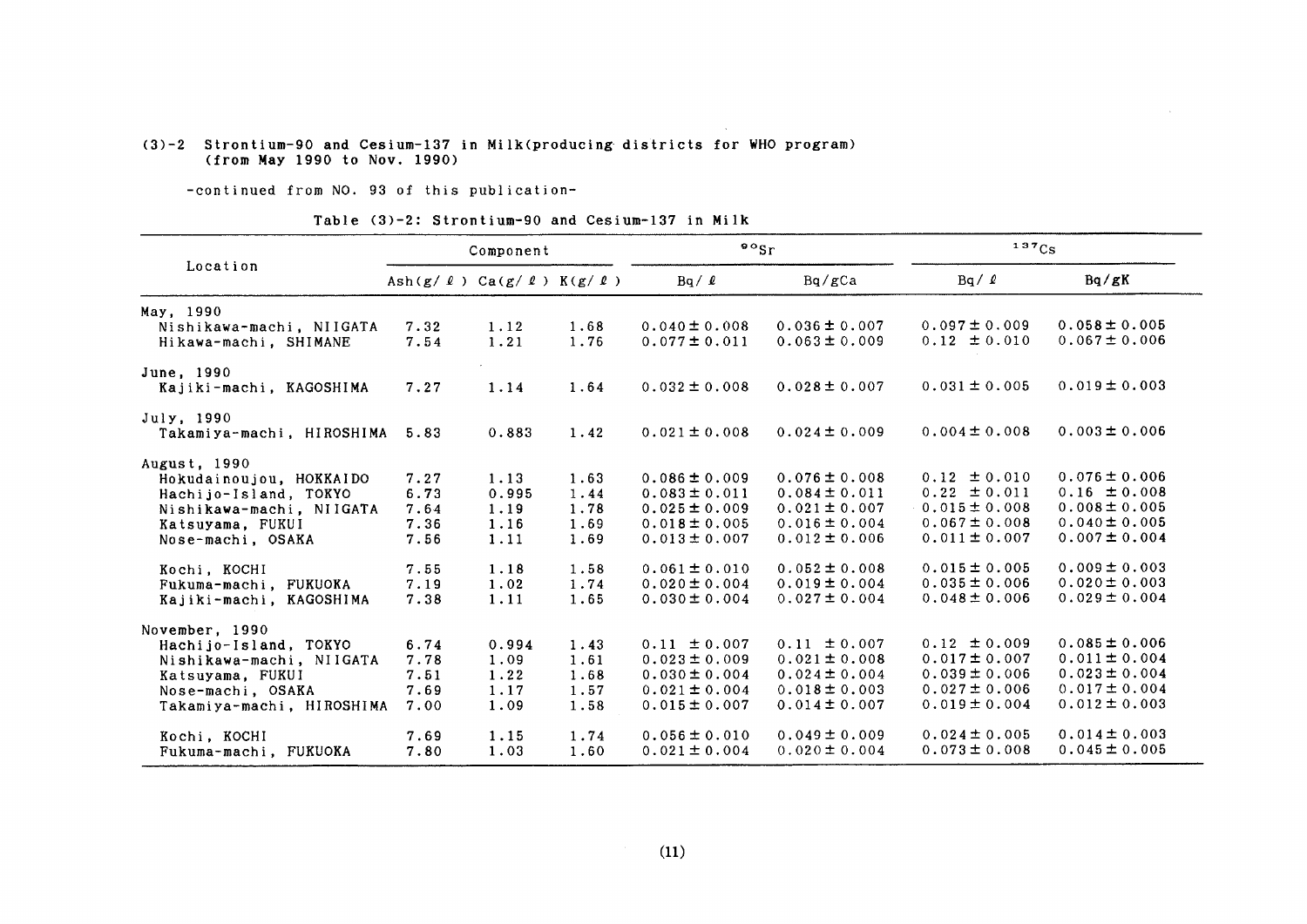#### (3)-3 Strontium-90 and Cesium-137 in Milk(consuming districts) (from Aug.1989 to Oet.1990)

-COntinued from NO.93 0f this publication-

|                          |                                                 | Component |      | $\bullet \circ$ <sub>Sr</sub> |                   | 137Cs             |                   |  |
|--------------------------|-------------------------------------------------|-----------|------|-------------------------------|-------------------|-------------------|-------------------|--|
| Location                 | Ash $(g / \ell)$ Ca $(g / \ell)$ K $(g / \ell)$ |           |      | $Bq / \ell$                   | Bq/gCa            | $Bq / \ell$       | Bq/gK             |  |
| August, 1989             |                                                 |           |      |                               |                   |                   |                   |  |
| Nagoya, AICHI            | 7.39                                            | 1.14      | 1.63 | $0.032 \pm 0.006$             | $0.028 \pm 0.005$ | $0.036 \pm 0.007$ | $0.022 \pm 0.004$ |  |
| Shinguu, WAKAYAMA        | 6.63                                            | 1.00      | 1.51 | $0.041 \pm 0.005$             | $0.041 \pm 0.005$ | $0.024 \pm 0.005$ | $0.016 \pm 0.003$ |  |
| September, 1989          |                                                 |           |      |                               |                   |                   |                   |  |
| Yokohama, KANAGAWA       | 7.24                                            | 1.14      | 1.60 | $0.020 \pm 0.004$             | $0.018 \pm 0.003$ | $0.031 \pm 0.005$ | $0.019 \pm 0.003$ |  |
| December, 1989           |                                                 |           |      |                               |                   |                   |                   |  |
| Yonagusuku-mura, OKINAWA | 7.27                                            | 1.16      | 1.67 | $0.018 \pm 0.004$             | $0.015 \pm 0.003$ | $0.011 \pm 0.004$ | $0.007 \pm 0.002$ |  |
| July, 1990               |                                                 |           |      |                               |                   |                   |                   |  |
| Fukushima, FUKUSHIMA     | 7.22                                            | 1.09      | 1.65 | $0.031 \pm 0.009$             | $0.028 \pm 0.008$ | $0.019 \pm 0.005$ | $0.011 \pm 0.003$ |  |
| Shinguu, WAKAYAMA        | 6.41                                            | 1.01      | 1.45 | $0.026 \pm 0.007$             | $0.025 \pm 0.007$ | $0.022 \pm 0.004$ | $0.015 \pm 0.003$ |  |
| Hiroshima, HIROSHIMA     | 7.24                                            | 1.10      | 1.69 | $0.042 \pm 0.008$             | $0.038 \pm 0.008$ | $0.011 \pm 0.006$ | $0.006 \pm 0.004$ |  |
| August, 1990             |                                                 |           |      |                               |                   |                   |                   |  |
| Sapporo, HOKKAIDO        | 7.23                                            | 1.11      | 1.61 | $0.045 \pm 0.008$             | $0.040 \pm 0.007$ | $0.054 \pm 0.007$ | $0.034 \pm 0.005$ |  |
| Yamagata, YAMAGATA       | 7.32                                            | 1.19      | 1.65 | $0.036 \pm 0.009$             | $0.030 \pm 0.008$ | $0.035 \pm 0.005$ | $0.022 \pm 0.003$ |  |
| Shinjuku, TOKYO          | 7.04                                            | 1.07      | 1.62 | $0.034 \pm 0.005$             | $0.032 \pm 0.005$ | $0.038 \pm 0.007$ | $0.023 \pm 0.004$ |  |
| Yokohama, KANAGAWA       | 7.31                                            | 1.14      | 1.68 | $0.027 \pm 0.009$             | $0.024 \pm 0.008$ | $0.028 \pm 0.005$ | $0.017 \pm 0.003$ |  |
| Niigata, NIIGATA         | 7.83                                            | 1.13      | 1.70 | $0.051 \pm 0.010$             | $0.045 \pm 0.009$ | $0.10 \pm 0.009$  | $0.061 \pm 0.006$ |  |
| Fukui, FUKUI             | 6.99                                            | 1.04      | 1.68 | $0.066 \pm 0.008$             | $0.064 \pm 0.008$ | $0.050 \pm 0.007$ | $0.030 \pm 0.004$ |  |
| Nagano, NAGANO           | 7.06                                            | 1.02      | 1.57 | $0.026 \pm 0.004$             | $0.025 \pm 0.004$ | $0.015 \pm 0.005$ | $0.009 \pm 0.003$ |  |
| Shizuoka, SHIZUOKA       | 7.23                                            | 1.12      | 1.61 | $0.023 \pm 0.005$             | $0.021 \pm 0.005$ | $0.019 \pm 0.006$ | $0.012 \pm 0.004$ |  |
| Nagoya, AICHI            | 7.23                                            | 1.09      | 1.67 | $0.034 \pm 0.004$             | $0.031 \pm 0.004$ | $0.014 \pm 0.005$ | $0.008 \pm 0.003$ |  |
| Osaka, OSAKA             | 7.29                                            | 1.09      | 1.67 | $0.028 \pm 0.008$             | $0.025 \pm 0.008$ | $0.032 \pm 0.006$ | $0.019 \pm 0.004$ |  |
| Yonago, TOTTORI          | 7.62                                            | 1.14      | 1.71 | $0.038 \pm 0.005$             | $0.034 \pm 0.005$ | $0.018 \pm 0.006$ | $0.011 \pm 0.003$ |  |
| Matsuyama, EHIME         | 7.08                                            | 1.09      | 1.60 | $0.030 \pm 0.005$             | $0.028 \pm 0.004$ | $0.043 \pm 0.007$ | $0.027 \pm 0.004$ |  |
| Kochi, KOCHI             | 7.29                                            | 1.08      | 1.70 | $0.051 \pm 0.009$             | $0.047 \pm 0.009$ | $0.053 \pm 0.006$ | $0.031 \pm 0.004$ |  |
| Chikushino, FUKUOKA      | 7.40                                            | 1.14      | 1.69 | $0.045 \pm 0.010$             | $0.040 \pm 0.009$ | $0.029 \pm 0.006$ | $0.017 \pm 0.003$ |  |
| Nagasaki, NAGASAKI       | 6.66                                            | 1.04      | 1.55 | $0.012 \pm 0.008$             | $0.011 \pm 0.008$ | $0.015 \pm 0.007$ | $0.010 \pm 0.004$ |  |
| Kagoshima, KAGOSHIMA     | 7.35                                            | 1.10      | 1.68 | $0.035 \pm 0.005$             | $0.032 \pm 0.004$ | $0.030 \pm 0.006$ | $0.018 \pm 0.003$ |  |
| Yonagusuku-mura, OKINAWA | 7.03                                            | 1.07      | 1.60 | $0.018 \pm 0.005$             | $0.016 \pm 0.004$ | $0.013 \pm 0.006$ | $0.008 \pm 0.004$ |  |
| September, 1990          |                                                 |           |      |                               |                   |                   |                   |  |
| Sendai, MIYAGI           | 7.18                                            | 1.07      | 1.68 | $0.031 \pm 0.005$             | $0.029 \pm 0.004$ | $0.019 \pm 0.005$ | $0.011 \pm 0.003$ |  |
| Okayama, OKAYAMA         | 7.16                                            | 1.15      | 1.59 | $0.021 \pm 0.005$             | $0.018 \pm 0.004$ | $0.046 \pm 0.007$ | $0.029 \pm 0.005$ |  |

|  | Table (3)-3: Strontium-90 and Cesium-137 in Milk |  |  |  |
|--|--------------------------------------------------|--|--|--|
|  |                                                  |  |  |  |

 $\bar{\mathcal{A}}$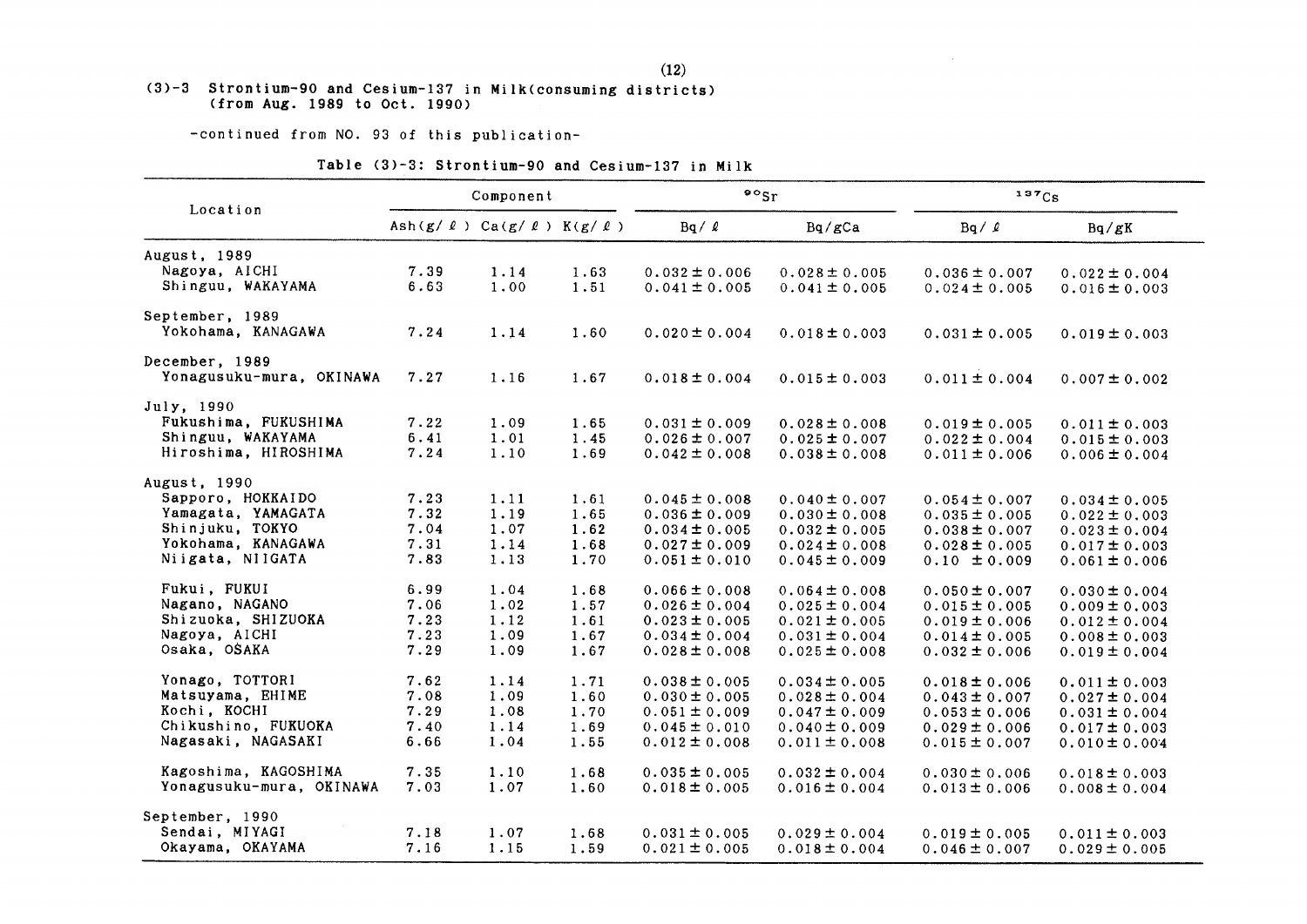| Location                      |      | Component                                       |      | $\mathbf{P}^{\circ}$ Sr |                   | $137C_S$          |                   |  |
|-------------------------------|------|-------------------------------------------------|------|-------------------------|-------------------|-------------------|-------------------|--|
|                               |      | Ash $(g / \ell)$ Ca $(g / \ell)$ K $(g / \ell)$ |      | $Bq / \ell$             | Bq/gCa            | Bq / l            | Ba/gK             |  |
| Yamaguchi, YAMAGUCHI          | 6.97 | 1.02                                            | 1.60 | $0.030 \pm 0.008$       | $0.030 \pm 0.007$ | $0.016 \pm 0.004$ | $0.010 \pm 0.003$ |  |
| October, 1990<br>Kyoto, KYOTO | 7.32 | 1.11                                            | 1.63 | $0.035 \pm 0.005$       | $0.032 \pm 0.004$ | $0.022 \pm 0.005$ | $0.014 \pm 0.003$ |  |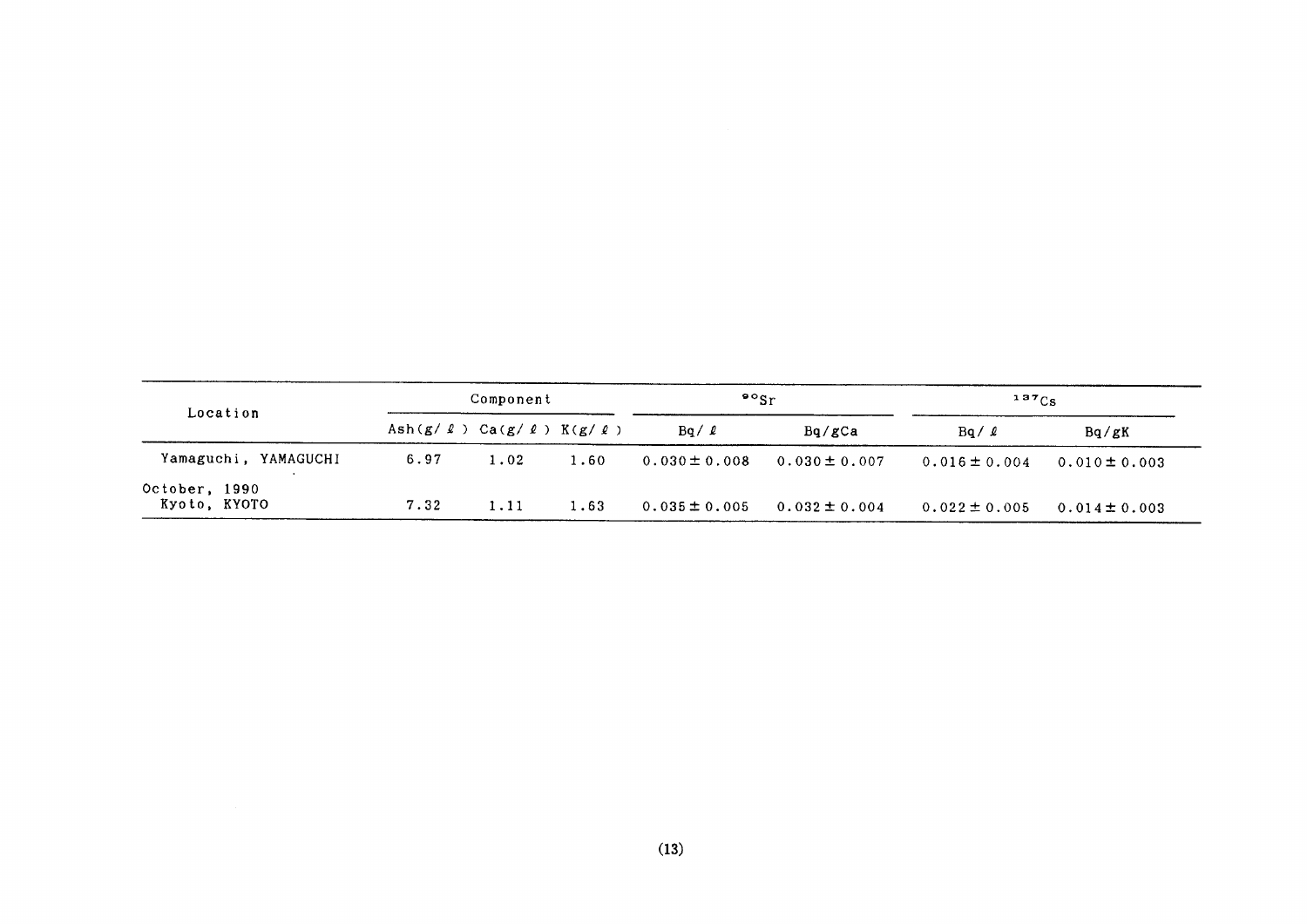$(3)-4$  Strontium-90 and Cesium-137 in Milk(powderd milk)

-COntinued from NO.93 0f this publication-

Table (3)-4: Strontium-90 and Cesium-137 in Milk

|              | Component |      |                      | $\mathbf{P} \circ \mathbf{S}$ r |                    | 137Cs             |                    |  |
|--------------|-----------|------|----------------------|---------------------------------|--------------------|-------------------|--------------------|--|
| Market Milk  | Ash(x)    |      | $Ca(g/Kg)$ $K(g/Kg)$ | Bq/Kgwet                        | Bq/gCa             | Bq/Kgwet          | Bq/gK              |  |
| August, 1990 |           |      |                      |                                 |                    |                   |                    |  |
| Sample A     | 8.11      | 12.7 | 18.2                 | $0.48 \pm 0.022$                | $0.038 \pm 0.0018$ | $0.70 \pm 0.032$  | $0.039 \pm 0.0018$ |  |
| Sample B     | 2.48      | 3.37 | 5.98                 | $0.037 \pm 0.006$               | $0.011 \pm 0.0018$ | $0.22 \pm 0.015$  | $0.037 \pm 0.0025$ |  |
| Sample C     | 2.49      | 3.91 | 5.53                 | $0.074 \pm 0.007$               | $0.019 \pm 0.0019$ | $0.22 \pm 0.015$  | $0.040 \pm 0.0026$ |  |
| Sample D     | 8.04      | 12.4 | 18.2                 | $0.76 \pm 0.026$                | $0.061 \pm 0.0021$ | $\pm 0.05$<br>2.2 | $0.12 \pm 0.003$   |  |
| Sample E     | 2.56      | 4.04 | 5.53                 | $0.13 \pm 0.010$                | $0.033 \pm 0.0025$ | $0.78 \pm 0.025$  | $0.14 \pm 0.005$   |  |
| Sample F     | 2.62      | 3.93 | 5.74                 | $0.060 \pm 0.007$               | $0.015 \pm 0.0019$ | $0.40 \pm 0.019$  | $0.069 \pm 0.0033$ |  |

\*Skim milk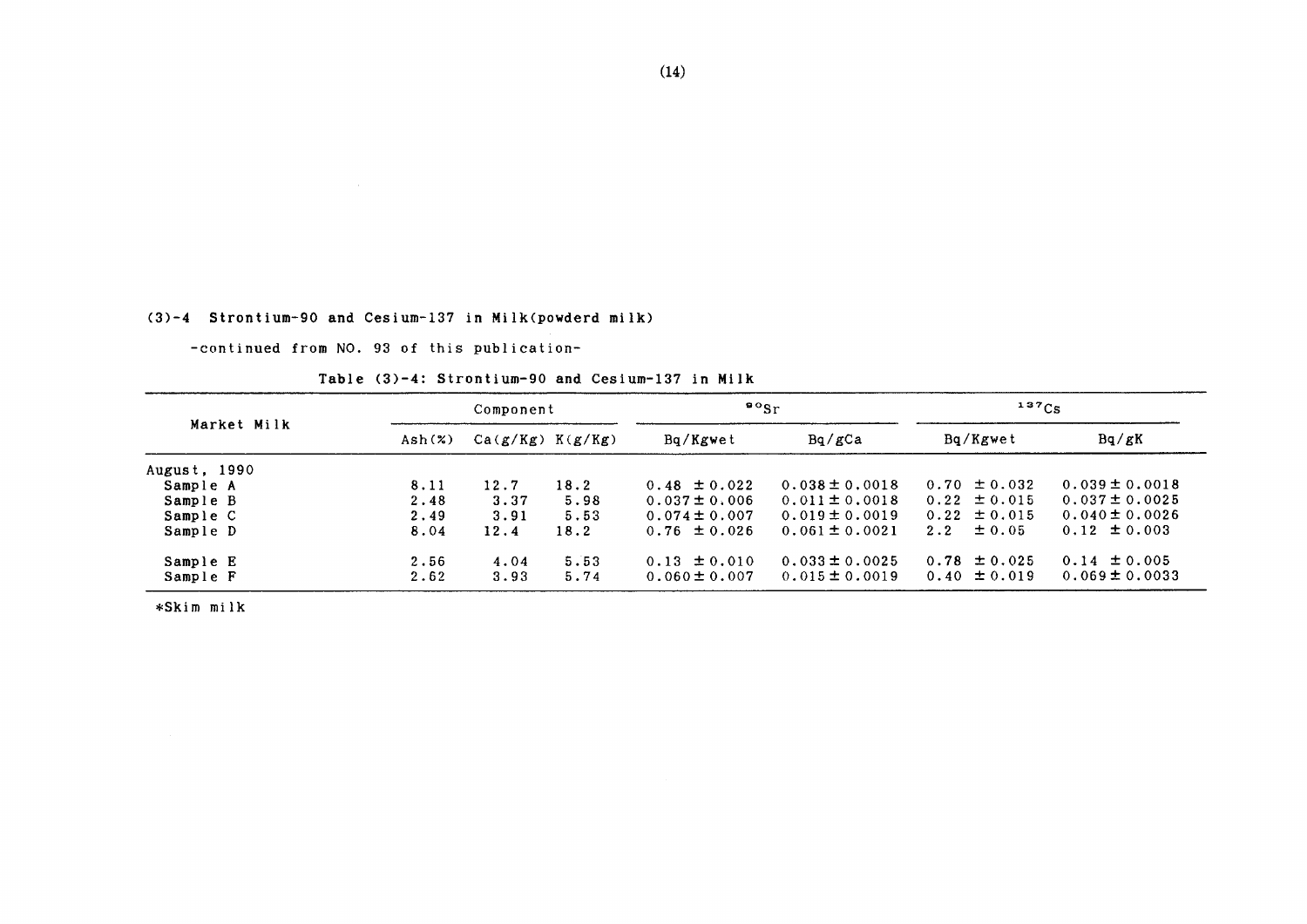#### $(4)-1$  Strontium-90 and Cesium-137 in Vegetables(producing districts) (from Oct.1989 to Feb.1990)

-COntinued from NO.93 0f this publication-

#### Table  $(4)-1$ : Strontium-90 and Cesium-137 in Vegetables

|                                           |                | Component      |                      | $\frac{90}{s}$ r                       |                                      | 137Cs                                  |                                            |  |
|-------------------------------------------|----------------|----------------|----------------------|----------------------------------------|--------------------------------------|----------------------------------------|--------------------------------------------|--|
| Location                                  | Ash(X)         |                | $Ca(g/Kg)$ $K(g/Kg)$ | Bq/Kgwet                               | Bq/gCa                               | Bq/Kgwet                               | Bq/gK                                      |  |
| (Japanese radish)                         |                |                |                      |                                        |                                      |                                        |                                            |  |
| October, 1989                             |                |                |                      |                                        |                                      |                                        |                                            |  |
| Tamayama-mura, IWATE<br>Takamatsu, KAGAWA | 0.546<br>0.533 | 0.323<br>0.249 | 1.97<br>2.34         | $0.060 \pm 0.005$<br>$0.025 \pm 0.007$ | $0.19 \pm 0.015$<br>$0.10 \pm 0.030$ | $0.009 \pm 0.005$<br>$0.009 \pm 0.006$ | $0.0048 \pm 0.0023$<br>$0.0038 \pm 0.0025$ |  |
| November, 1989                            |                |                |                      |                                        |                                      |                                        |                                            |  |
| Utsunomiya, TOCHIGI                       | 0.618          | 0.241          | 2.68                 | $0.071 \pm 0.006$                      | $0.29 \pm 0.024$                     | $0.009 \pm 0.005$                      | $0.0034 \pm 0.0019$                        |  |
| Takane-machi, YAMANASHI                   | 0.553          | 0.301          | 2.45                 | $0.23 \pm 0.010$                       | $0.75 \pm 0.032$                     | $0.000 \pm 0.005$                      | $0.000 \pm 0.0021$                         |  |
| Meiwa-machi, MIE<br>Kasai, HYOGO          | 0.784<br>0.605 | 0.456<br>0.164 | 3.40<br>2.61         | $0.050 \pm 0.006$<br>$0.13 \pm 0.008$  | $0.11 \pm 0.012$<br>$0.77 \pm 0.049$ | $0.000 \pm 0.006$<br>$0.000 \pm 0.006$ | $0.000 \pm 0.0017$<br>$0.000 \pm 0.0022$   |  |
| December, 1989                            |                |                |                      |                                        |                                      |                                        |                                            |  |
| Takanabe-machi, MIYAZAKI                  | 0.606          | 0.260          | 2.68                 | $0.21 \pm 0.013$                       | $0.79 \pm 0.052$                     | $0.062 \pm 0.008$                      | $0.023 \pm 0.0029$                         |  |
| (Spinach)                                 |                |                |                      |                                        |                                      |                                        |                                            |  |
| October, 1989                             |                |                |                      |                                        |                                      |                                        |                                            |  |
| Saku, NAGANO                              | 2.19           | 0.594          | 9.97                 | $0.095 \pm 0.008$                      | $0.16 \pm 0.014$                     | $0.010 \pm 0.008$                      | $0.0010 \pm 0.0008$                        |  |
| November, 1989                            |                |                |                      |                                        |                                      |                                        |                                            |  |
| Toyama, TOYAMA                            | 1.47           | 0.603          | 6.33                 | $0.52 \pm 0.017$                       | $0.86 \pm 0.028$                     | $0.078 \pm 0.011$                      | $0.012 \pm 0.0017$                         |  |
| December, 1989                            |                |                |                      |                                        |                                      |                                        |                                            |  |
| Usa, OOITA                                | 2.16           | 0.483          | 9.43                 | $0.084 \pm 0.013$                      | $0.17 \pm 0.027$                     | $0.008 \pm 0.009$                      | $0.0008 \pm 0.0009$                        |  |
| January, 1990                             |                |                |                      |                                        |                                      |                                        |                                            |  |
| Yuya-machi, YAMAGUCHI                     | 1.40           | 0.480          | 6.06                 | $0.16 \pm 0.010$                       | $0.32 \pm 0.021$                     | $0.006 \pm 0.008$                      | $0.0011 \pm 0.0014$                        |  |
| February, 1990                            |                |                |                      |                                        |                                      |                                        |                                            |  |
| Hiroshima, HIROSHIMA                      | 1.26           | 0.540          | 5.12                 | $0.032 \pm 0.006$                      | $0.060 \pm 0.010$                    | $0.010 \pm 0.008$                      | $0.0020 \pm 0.0016$                        |  |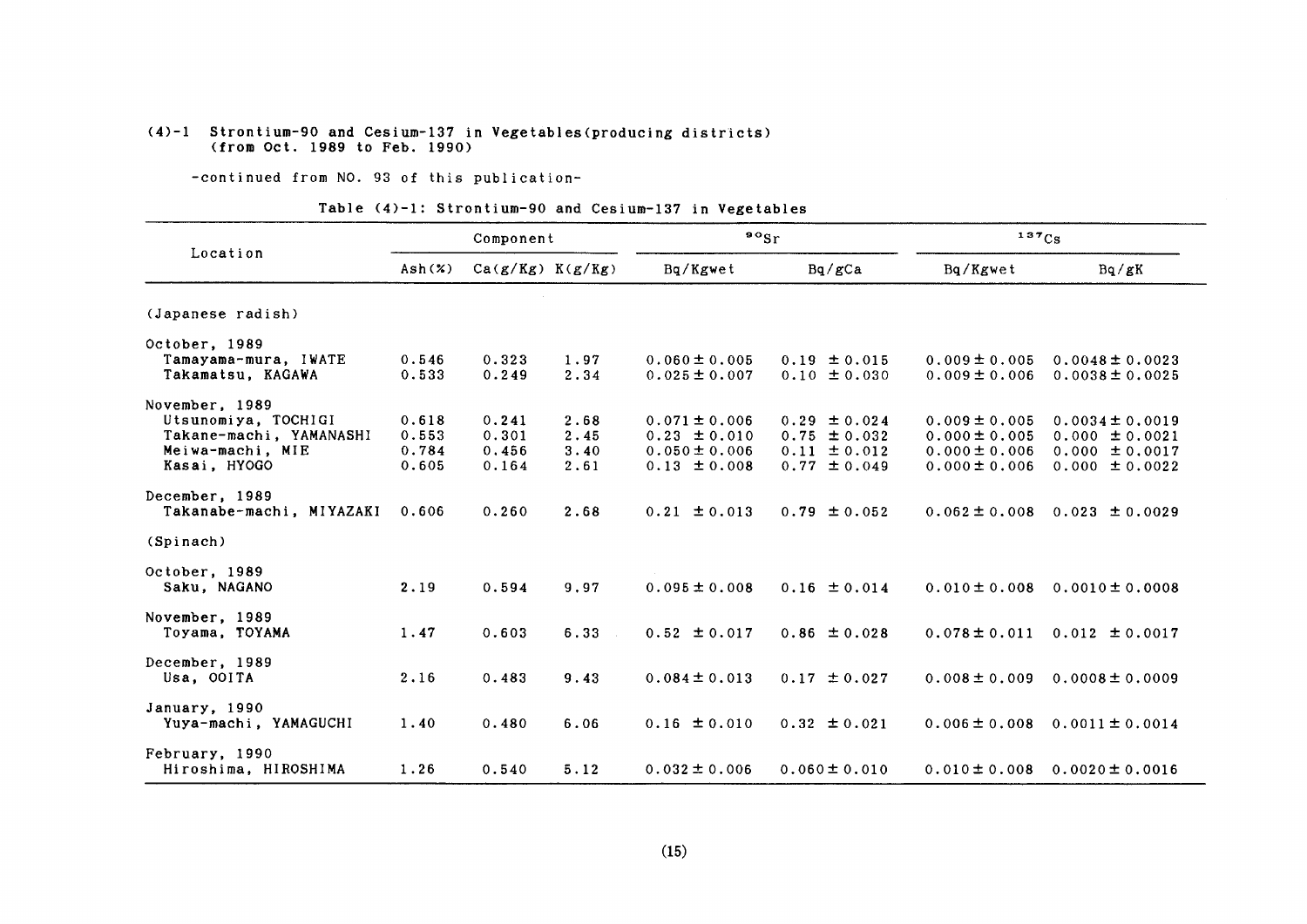#### (4)-2 Strontium-90 and Cesium-137in Vegetables(COnSuming districts) (from Nov.1989 to Dec.1989)

-COntinued from NO.93 0f this publication-

Table (4)-2: Strontium-90 and Cesium-137 in Vegetables

|                                            |                           | Component            |      | $\frac{90}{5}$    |                   | $137C_S$          |                     |  |
|--------------------------------------------|---------------------------|----------------------|------|-------------------|-------------------|-------------------|---------------------|--|
| Location                                   | $\text{Ash}(\mathcal{X})$ | $Ca(g/Kg)$ $K(g/Kg)$ |      | Bq/Kgwet          | Bq/gCa            | Bq/Kgwet          | Bq/gK               |  |
| (Japanese radish)                          |                           |                      |      |                   |                   |                   |                     |  |
| November, 1989<br>Osaka, OSAKA             | 0.482                     | 0.153                | 2.19 | $0.031 \pm 0.004$ | $0.21 \pm 0.025$  | $0.003 \pm 0.004$ | $0.0013 \pm 0.0020$ |  |
| (Spinach)                                  |                           |                      |      |                   |                   |                   |                     |  |
| December, 1989<br>Yonagusuku-mura, OKINAWA | 1.90                      | 0.678                | 7.47 | $0.028 \pm 0.010$ | $0.042 \pm 0.015$ | $0.000 \pm 0.008$ | $0.000 \pm 0.0010$  |  |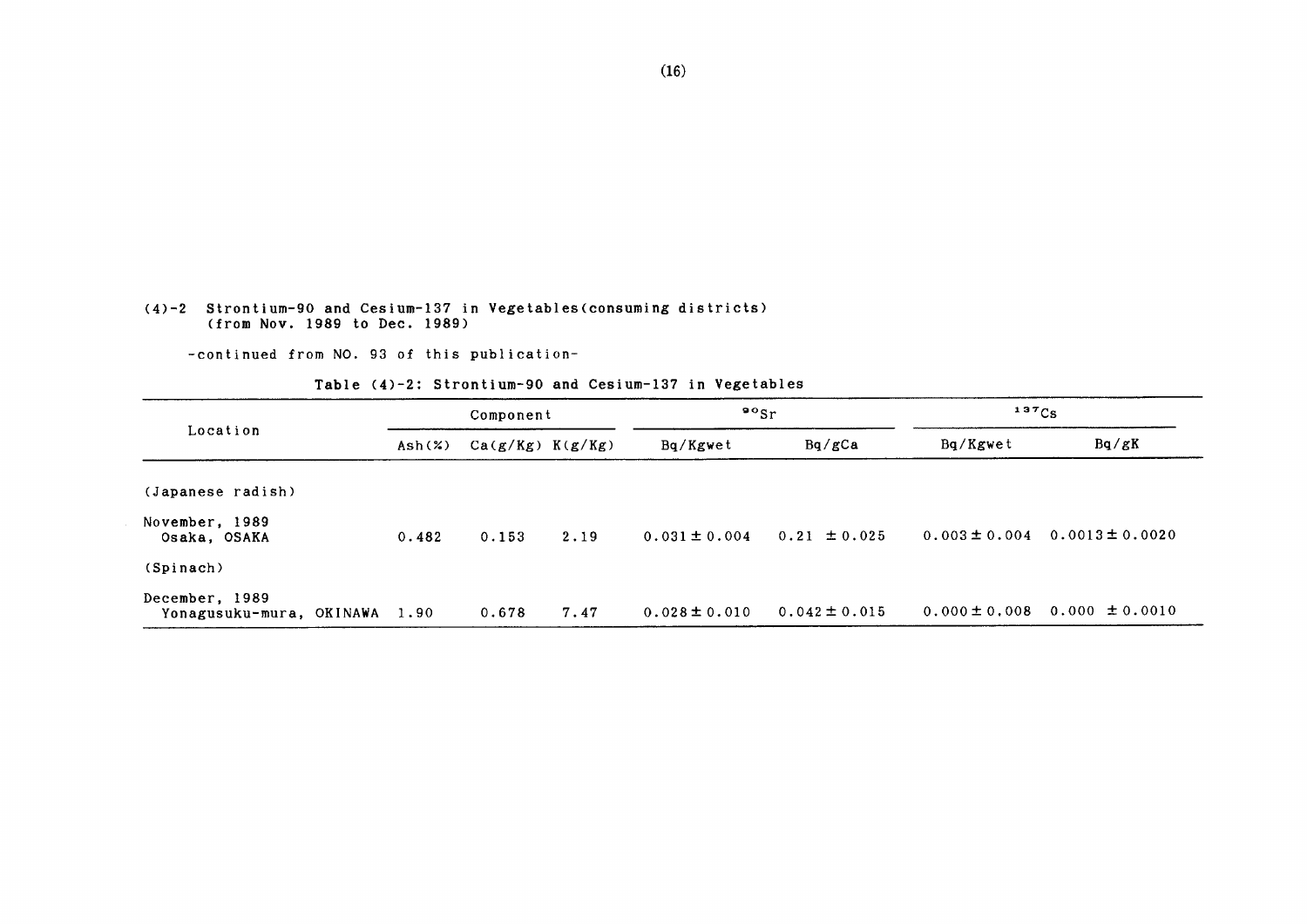#### (5) Strontium-90 and Cesium-137 in Tea(Japanese Tea) (from Hay1989 to Jun.1990)

一COntinued from NO.93 0f this publication-

|                            |                 | Component            |      |                 | $\frac{90}{5}$    |                 | $137C_S$           |  |  |
|----------------------------|-----------------|----------------------|------|-----------------|-------------------|-----------------|--------------------|--|--|
| Location                   | $\text{Ash}(x)$ | $Ca(g/Kg)$ $K(g/Kg)$ |      | Bq/Kg           | Bq/gCa            | Bq/Kg           | Bq/gK              |  |  |
| May, 1989                  |                 |                      |      |                 |                   |                 |                    |  |  |
| Mihune-machi, KUMAMOTO     | 5.11            | 1,83                 | 17.5 | $0.59 \pm 0.05$ | $0.32 \pm 0.026$  | $1.1 \pm 0.08$  | $0.062 \pm 0.0045$ |  |  |
| Ue-mura, KUMAMOTO          | 4.94            | 2.04                 | 18.0 | $0.46 \pm 0.04$ | $0.23 \pm 0.021$  | $0.96 \pm 0.07$ | $0.054 \pm 0.0041$ |  |  |
| July, 1989                 |                 |                      |      |                 |                   |                 |                    |  |  |
| Nara, NARA                 | 4.61            | 2.54                 | 14.9 | $0.67 \pm 0.05$ | $0.26 \pm 0.019$  | $0.42 \pm 0.05$ | $0.028 \pm 0.0036$ |  |  |
| April, 1990                |                 |                      |      |                 |                   |                 |                    |  |  |
| Oodai-machi, MIE           | 4.48            | 1.94                 | 14.8 | $0.82 \pm 0.07$ | $0.42 \pm 0.037$  | $0.32 \pm 0.04$ | $0.021 \pm 0.0030$ |  |  |
| May, 1990                  |                 |                      |      |                 |                   |                 |                    |  |  |
| Shuzenji-machi, SHIZUOKA   | 4.76            | 2.43                 | 16.5 | 3.4 $\pm$ 0.13  | $\pm 0.05$<br>1.4 | $0.88 \pm 0.07$ | $0.053 \pm 0.0043$ |  |  |
| Iwata, SHIZUOKA            | 4.86            | 2.42                 | 17.0 | $0.42 \pm 0.06$ | ± 0.024<br>0.17   | $0.22 \pm 0.05$ | $0.013 \pm 0.0028$ |  |  |
| Kameyama, MIE              | 6.39            | 3.15                 | 19.9 | $1.4 \pm 0.11$  | $0.46 \pm 0.036$  | $0.26 \pm 0.05$ | $0.013 \pm 0.0027$ |  |  |
| Kawaminami-machi, MIYAZAKI | 5.42            | 1.92                 | 20.5 | $0.76 \pm 0.08$ | $0.40 \pm 0.043$  | $3.7 \pm 0.15$  | $0.18 \pm 0.007$   |  |  |
| June, 1990                 |                 |                      |      |                 |                   |                 |                    |  |  |
| Uji, KYOTO                 | 4.80            | 2.37                 | 17.9 | $0.75 \pm 0.08$ | $0.31 \pm 0.032$  | $0.13 \pm 0.04$ | $0.007 \pm 0.0023$ |  |  |
| Kaya-machi, KYOTO          | 4.71            | 2.98                 | 16.6 | $1.3 \pm 0.09$  | $0.42 \pm 0.032$  | $0.57 \pm 0.06$ | $0.034 \pm 0.0038$ |  |  |
| Miyakonojou, MIYAZAKI      | 4.94            | 1.58                 | 17.1 | $0.19 \pm 0.06$ | $0.12 \pm 0.038$  | $1.0 \pm 0.08$  | $0.061 \pm 0.0046$ |  |  |
|                            |                 |                      |      |                 |                   |                 |                    |  |  |

#### Table (5): Strontium-90 and Cesium-137 in Tea(Japanese Tea)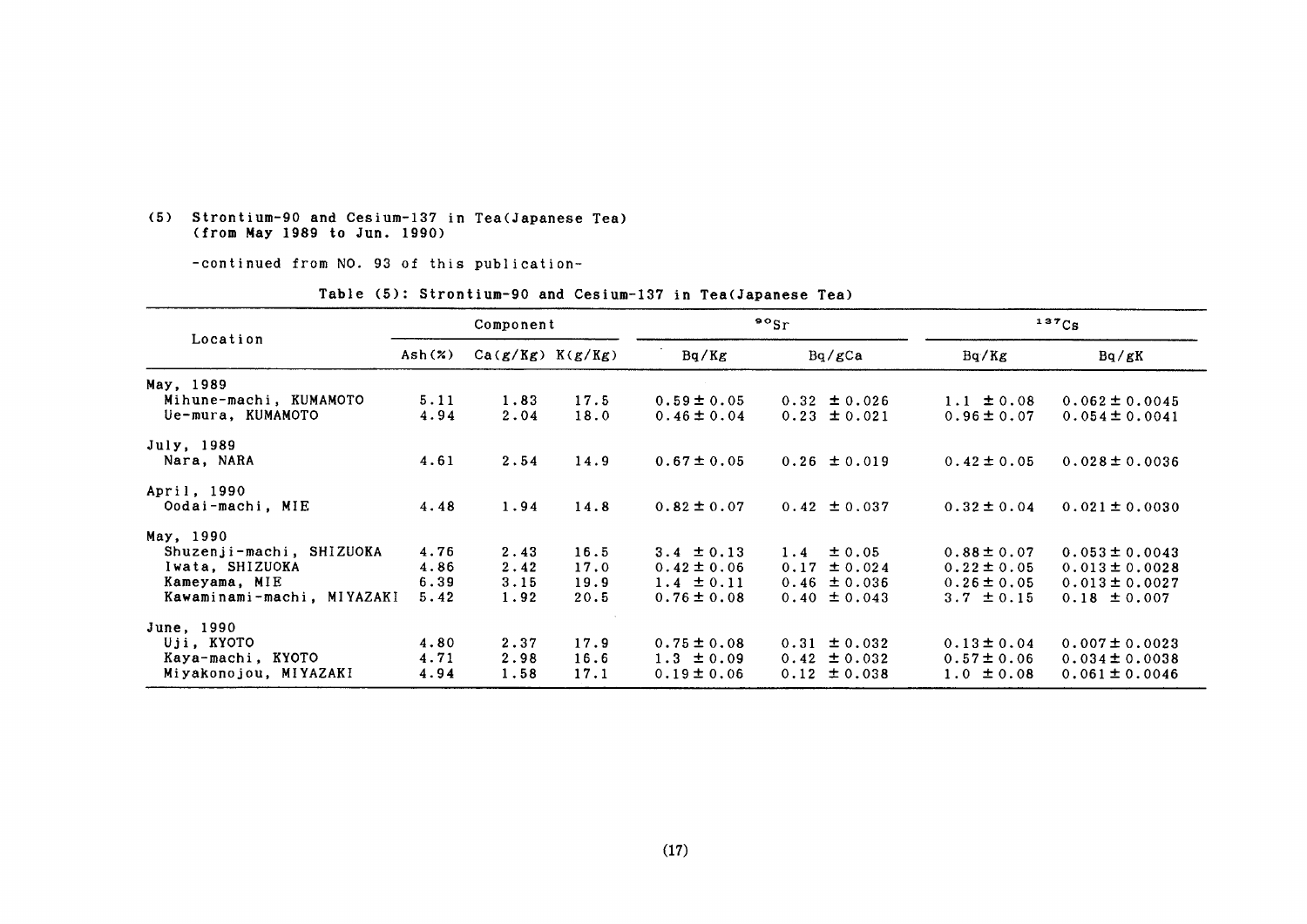#### (6) Strontium-90 and Cesium-137 in Sea Fish (from Nov.1989 to Mar.1990)

-COntinued from NO.93 0f this publication-

#### Table (6): Strontium-90 and Cesium-137 in Sea Fish

|                                               | Component |                      |      |                   | $\mathfrak{so}_{\mathrm{Sr}}$ | 137Cs            |                    |  |
|-----------------------------------------------|-----------|----------------------|------|-------------------|-------------------------------|------------------|--------------------|--|
| Location                                      | Ash(%)    | $Ca(g/Kg)$ $K(g/Kg)$ |      | Bq/Kgwet          | Bq/gCa                        | Bq/Kgwet         | Bq/gK              |  |
| (Trachurus japonicus)                         |           |                      |      |                   |                               |                  |                    |  |
| December, 1989<br>Odawara, KANAGAWA           | 1.55      | 0.321                | 3.49 | $0.032 \pm 0.011$ | 0.10<br>± 0.035               | $0.19 \pm 0.014$ | $0.056 \pm 0.0040$ |  |
| March, 1990                                   |           |                      |      |                   |                               |                  |                    |  |
| Shinguu, WAKAYAMA                             | 3.57      | 8.28                 | 3.48 | $0.017 \pm 0.009$ | $0.0021 \pm 0.0011$           | $0.15 \pm 0.013$ | $0.043 \pm 0.0036$ |  |
| (Sardinops melanosticta)<br>December, 1989    |           |                      |      |                   |                               |                  |                    |  |
| Nagano, NAGANO                                | 2.74      | 6.69                 | 2.70 | $0.003 \pm 0.008$ | $0.0005 \pm 0.001$            | $0.10 \pm 0.011$ | $0.039 \pm 0.0041$ |  |
| (Limanda herzensteini)<br>November, 1989      |           |                      |      |                   |                               |                  |                    |  |
| Niigata, NIIGATA                              | 1.40      | 0.539                | 4.11 | $0.004 \pm 0.010$ | $0.008 \pm 0.018$             | $0.14 \pm 0.012$ | $0.034 \pm 0.0029$ |  |
| Aji-machi, KAGAWA                             | 1.25      | 0.154                | 3.62 | $0.018 \pm 0.013$ | 0.12<br>± 0.084               | $0.13 \pm 0.013$ | $0.036 \pm 0.0037$ |  |
| February, 1990                                |           |                      |      |                   |                               |                  |                    |  |
| Ootake, HIROSHIMA                             | 3.43      | 7.12                 | 4.00 | $0.032 \pm 0.009$ | $0.0046 \pm 0.0013$           | $0.11 \pm 0.011$ | $0.027 \pm 0.0027$ |  |
| (Caesio chrysozonus cuvier)<br>November, 1989 |           |                      |      |                   |                               |                  |                    |  |
| Yonagusuku-mura, OKINAWA                      | 3.17      | 7.93                 | 3.85 | $0.035 \pm 0.010$ | $0.0044 \pm 0.0012$           | $0.16 \pm 0.013$ | $0.040 \pm 0.0034$ |  |
| (Sebastes inermis)<br>March, 1990             |           |                      |      |                   |                               |                  |                    |  |
| Yamaguchi, YAMAGUCHI                          | 5.11      | 14.2                 | 3.58 | $0.029 \pm 0.009$ | $0.0020 \pm 0.0007$           | $0.14 \pm 0.012$ | $0.039 \pm 0.0034$ |  |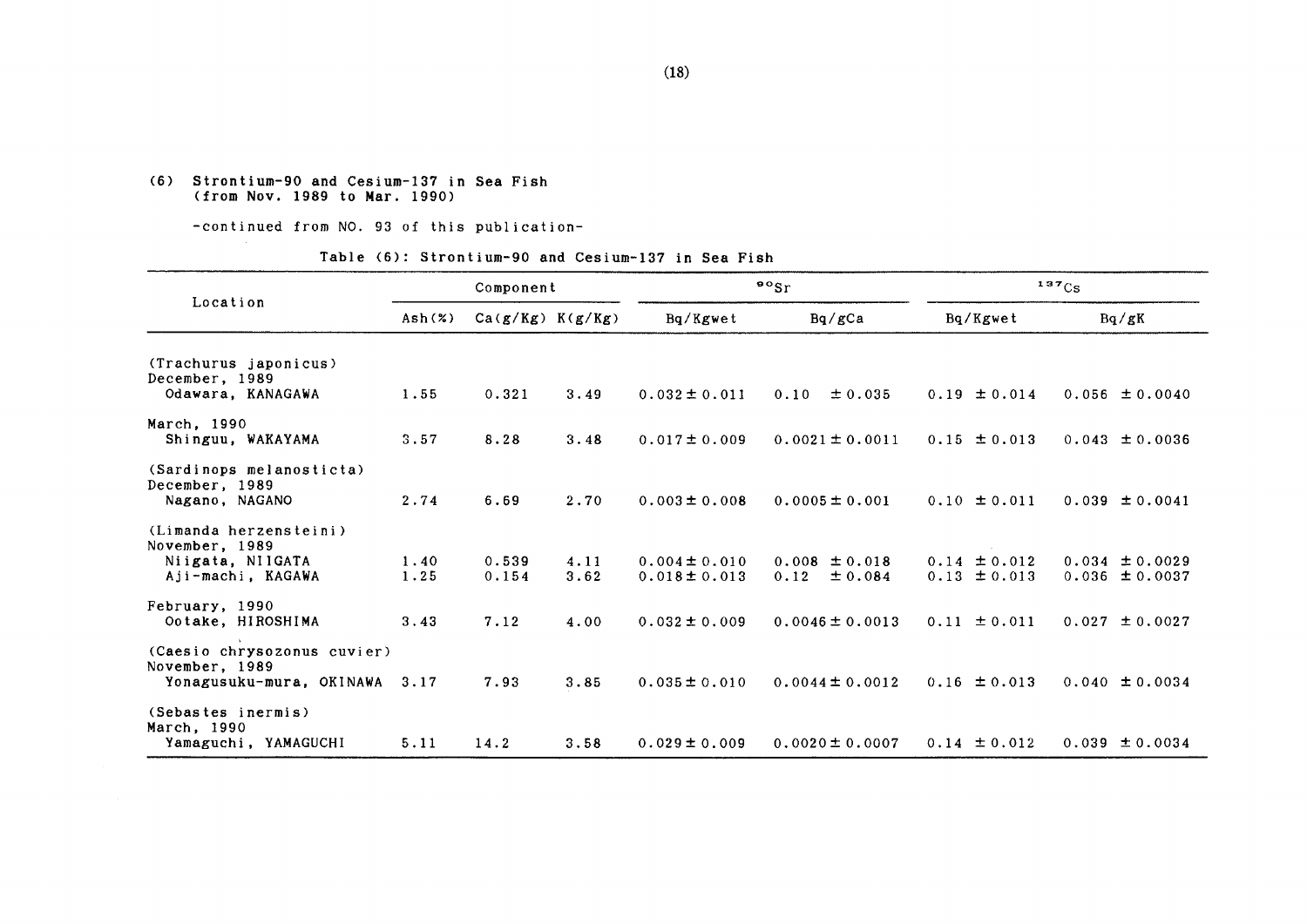| Japanese name | English name          | Scientific name           |  |
|---------------|-----------------------|---------------------------|--|
| Aji           | Horse mackerel        | Trachurus japonicus       |  |
| Iwashi        | Sardine               | Sardinops melanosticta    |  |
| Karei         | Flatfish              | Limanda herzensteini      |  |
| Takasago      | Black-tipped fusilier | Caesio chrysozonus cuvier |  |
| Mebaru        | Black Rockfish        | Sebastes inermis          |  |

Sea Fish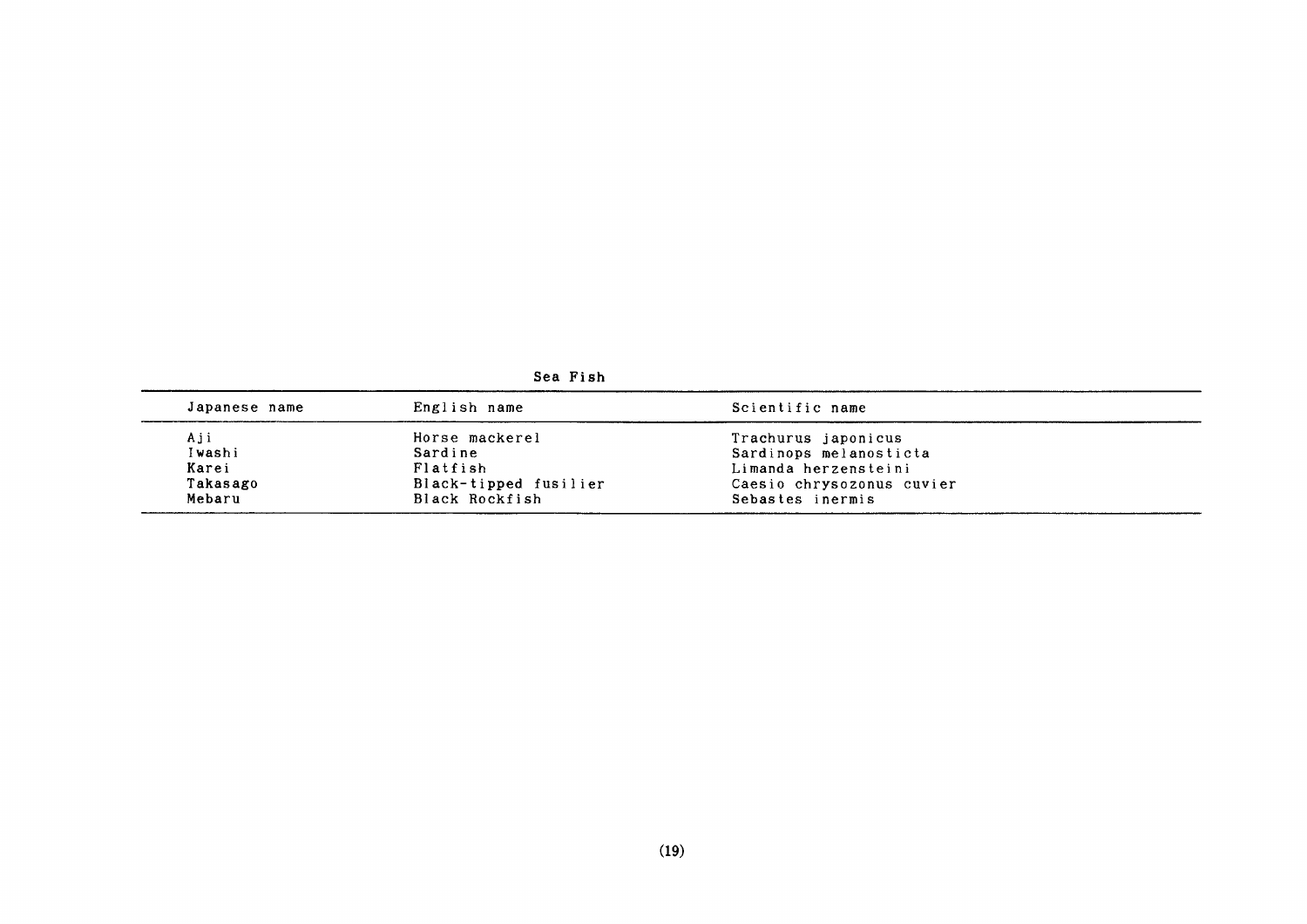#### (7) Strontium-90 and Cesium-137in Freshwater Fish (from Nov.1989 to Dec.1989)

-continued from NO. 93 of this publication-

#### Table (7): Strontium-90 and Cesium-137 in Freshwater Fish

|                                                              |        | Component            |      |                   | $\frac{90}{5}$ |                    |                  | $137C_S$           |  |  |
|--------------------------------------------------------------|--------|----------------------|------|-------------------|----------------|--------------------|------------------|--------------------|--|--|
| Location                                                     | Ash(x) | $Ca(g/Kg)$ $K(g/Kg)$ |      | Bq/Kgwet          |                | Bq/gCa             | Bq/Kgwet         | Bq/gK              |  |  |
| (Carassius auratus)<br>November, 1989<br>Toyanogata, NIIGATA | 1.21   | 0.786                | 3.45 | $0.086 \pm 0.013$ | 0.11           | $\pm 0.016$        | $0.23 \pm 0.017$ | $0.068 \pm 0.0049$ |  |  |
| (Hypomesus transpacificus nipponensis)<br>December, 1989     |        |                      |      |                   |                |                    |                  |                    |  |  |
| Suwa-lake, NAGANO                                            | 2.43   | 5.73                 | 3.14 | $0.11 \pm 0.012$  |                | $0.020 \pm 0.0022$ | $0.13 \pm 0.011$ | $0.041 \pm 0.0036$ |  |  |

|  |  |  |  |  |  |  |  | Freshwater |  | Fish |  |
|--|--|--|--|--|--|--|--|------------|--|------|--|
|--|--|--|--|--|--|--|--|------------|--|------|--|

| Japanese name    | English name                 | Scientific name                                           |
|------------------|------------------------------|-----------------------------------------------------------|
| Funa<br>Wakasagi | A crucian carp<br>Pond-smelt | Carassius auratus<br>Hypomesus transpacificus nipponensis |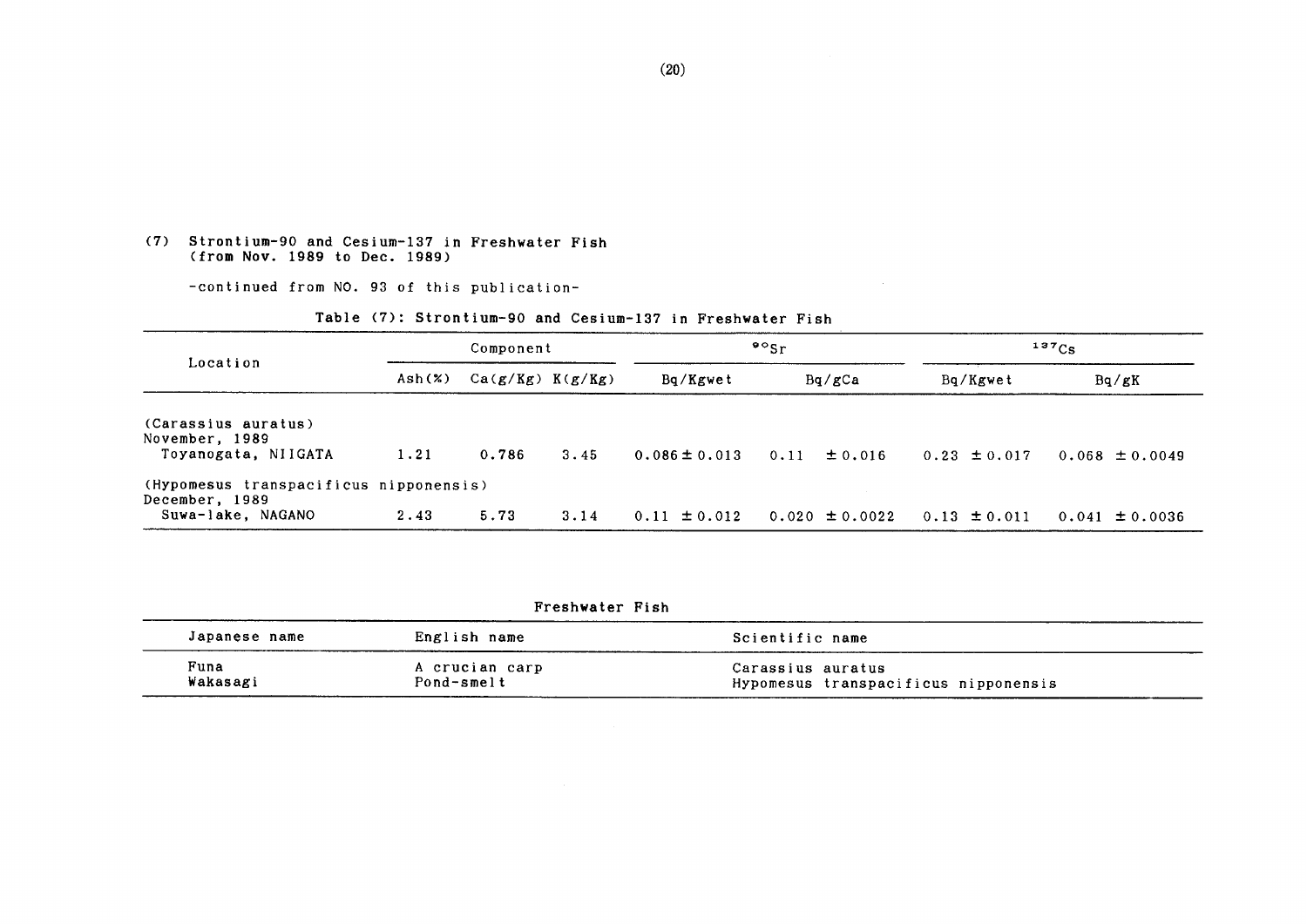#### (8) Strontium-90 and Cesium-137in Shellfish (from May 1989 to Feb. 1990)

-COntinued from NO.93 0f this publication-

#### Table (8): Strontium-90 and Cesium-137 in Shellfish

|                                                                 | Component |                      |      | $\frac{80}{s}$    |                   | 137C <sub>S</sub> |                     |
|-----------------------------------------------------------------|-----------|----------------------|------|-------------------|-------------------|-------------------|---------------------|
| Location                                                        | Ash(x)    | $Ca(g/Kg)$ $K(g/Kg)$ |      | Bq/Kgwet          | Bq/gCa            | Bq/Kgwet          | Bq/gK               |
| (Ostrea gigas)<br>February, 1990<br>Hatukaichi-machi, HIROSHIMA | 1.95      | 0.758                |      |                   |                   |                   |                     |
|                                                                 |           |                      | 2.59 | $0.005 \pm 0.013$ | $0.006 \pm 0.017$ | $0.027 \pm 0.010$ | $0.010 \pm 0.0038$  |
| (Turbo cornutus)<br>May, 1989<br>Ryotsu, NIIGATA                | 2.45      | 0.990                | 3.68 | $0.004 \pm 0.023$ | $0.004 \pm 0.024$ | $0.035 \pm 0.013$ | $0.0095 \pm 0.0034$ |
| (Pecter Yessoensis)                                             |           |                      |      |                   |                   |                   |                     |
| February, 1990<br>Yamada-machi, IWATE                           | 2.22      | 0.325                | 3.42 | $0.000 \pm 0.010$ | $0.000 \pm 0.031$ | $0.044 \pm 0.009$ | $0.013 \pm 0.0025$  |

Shellfish

| Japanese name | English name | Scientific name   |  |
|---------------|--------------|-------------------|--|
| Kaki          | Oyster       | Ostrea gigas      |  |
| Sazae         | Wreath shell | Turbo cornutus    |  |
| Hotategai     | Scallop      | Pecter Yessoensis |  |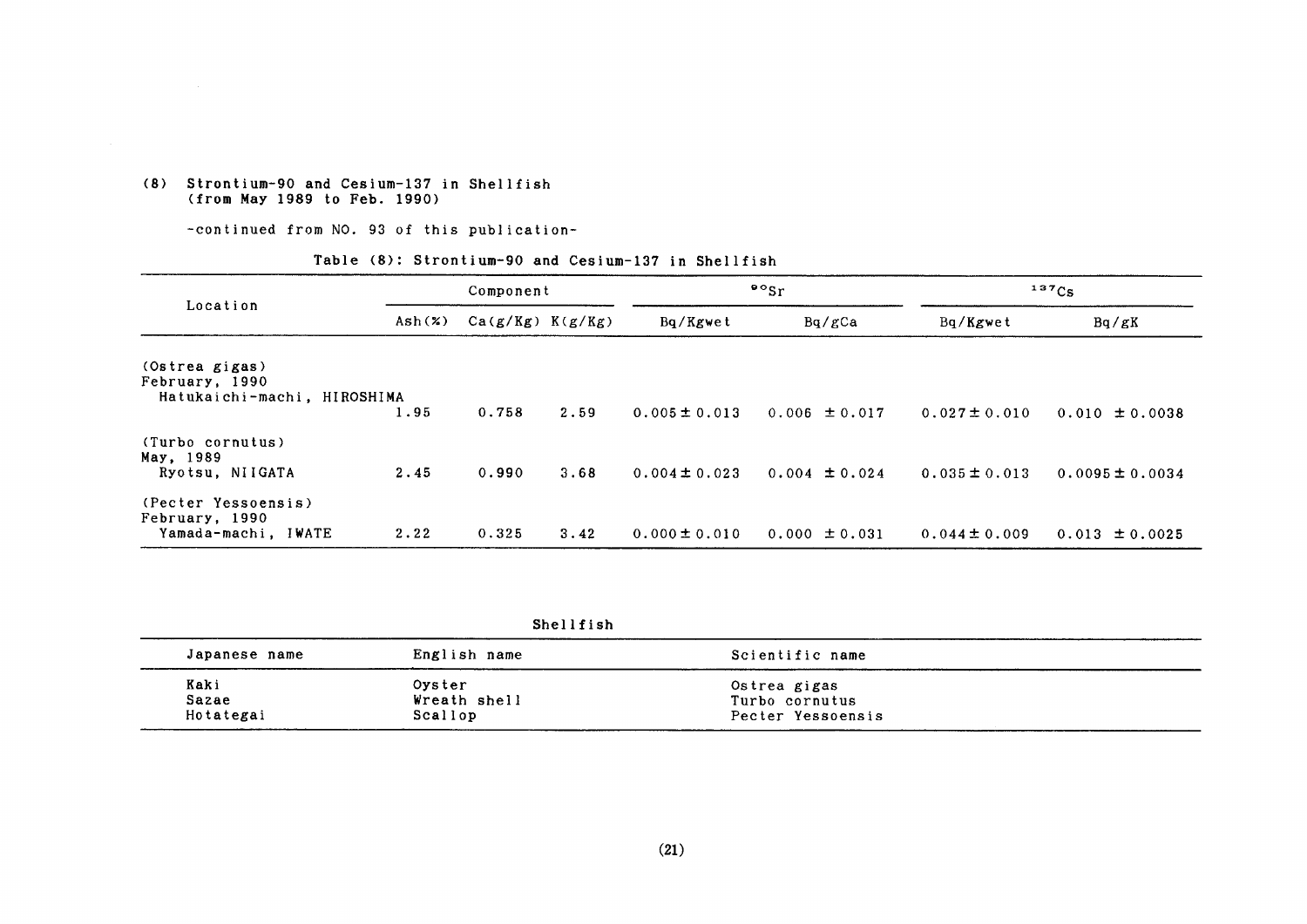#### (9) Strontium-90 and Cesium-137in Seaveeds (from May 1989 to Feb. 1990)

-COntinued from NO.93 0f this publication-

|                                                                    | Component       |                      |              | 90 <sub>5r</sub>                       |                                        | $137C_S$                               |                                            |
|--------------------------------------------------------------------|-----------------|----------------------|--------------|----------------------------------------|----------------------------------------|----------------------------------------|--------------------------------------------|
| Location                                                           | $\text{Ash}(x)$ | $Ca(g/Kg)$ $K(g/Kg)$ |              | Bq/Kgwet                               | Bq/gCa                                 | Bq/Kgwet                               | Bq/gK                                      |
| (Undaria pinnatifida)<br>May, 1989<br>Ryotsu, NIIGATA              | 3.65            | 1.11                 | 6.05         | $0.038 \pm 0.010$                      | $0.034 \pm 0.0093$                     | $0.027 \pm 0.006$                      | $0.0044 \pm 0.0011$                        |
| January, 1990<br>Shimabara, NAGASAKI                               | 3.04            | 0.702                | 10.1         | $0.023 \pm 0.009$                      | $0.033 \pm 0.013$                      | $0.041 \pm 0.008$                      | $0.0040 \pm 0.0008$                        |
| February, 1990<br>Minamichita-machi, AICHI<br>Hiroshima, HIROSHIMA | 3.07<br>1.90    | 0.784<br>0.405       | 9.36<br>5.30 | $0.023 \pm 0.010$<br>$0.016 \pm 0.009$ | $0.029 \pm 0.013$<br>$0.038 \pm 0.021$ | $0.025 \pm 0.007$<br>$0.030 \pm 0.008$ | $0.0026 \pm 0.0008$<br>$0.0057 \pm 0.0014$ |

|  | Table (9): Strontium-90 and Cesium-137 in Seaweeds |  |  |
|--|----------------------------------------------------|--|--|

|               | Seaweeds       |                     |  |  |
|---------------|----------------|---------------------|--|--|
| Japanese name | English name   | Scientific name     |  |  |
| Wakame        | Wakame seaweed | Undaria pinnatifida |  |  |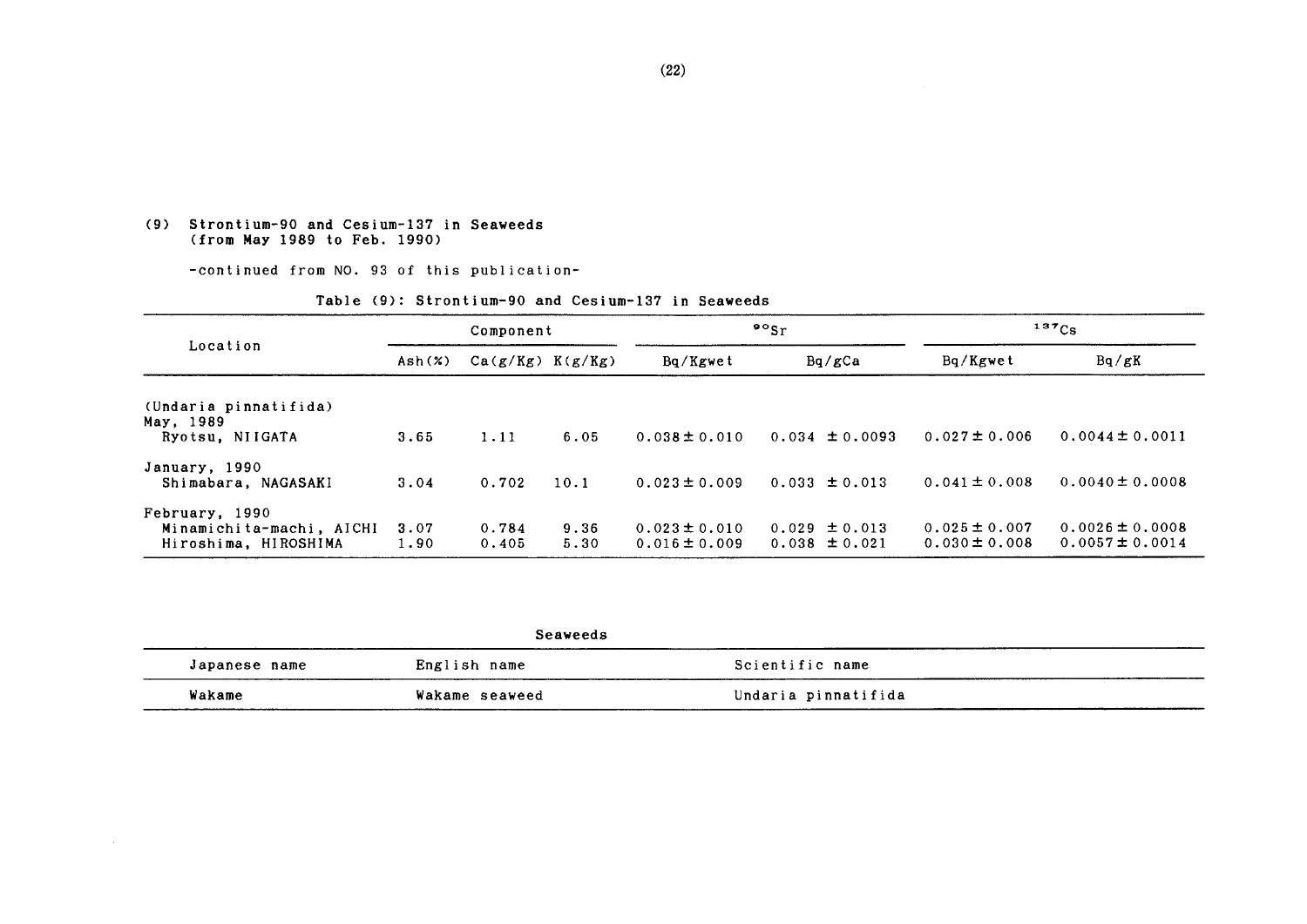



 $Fig. 1$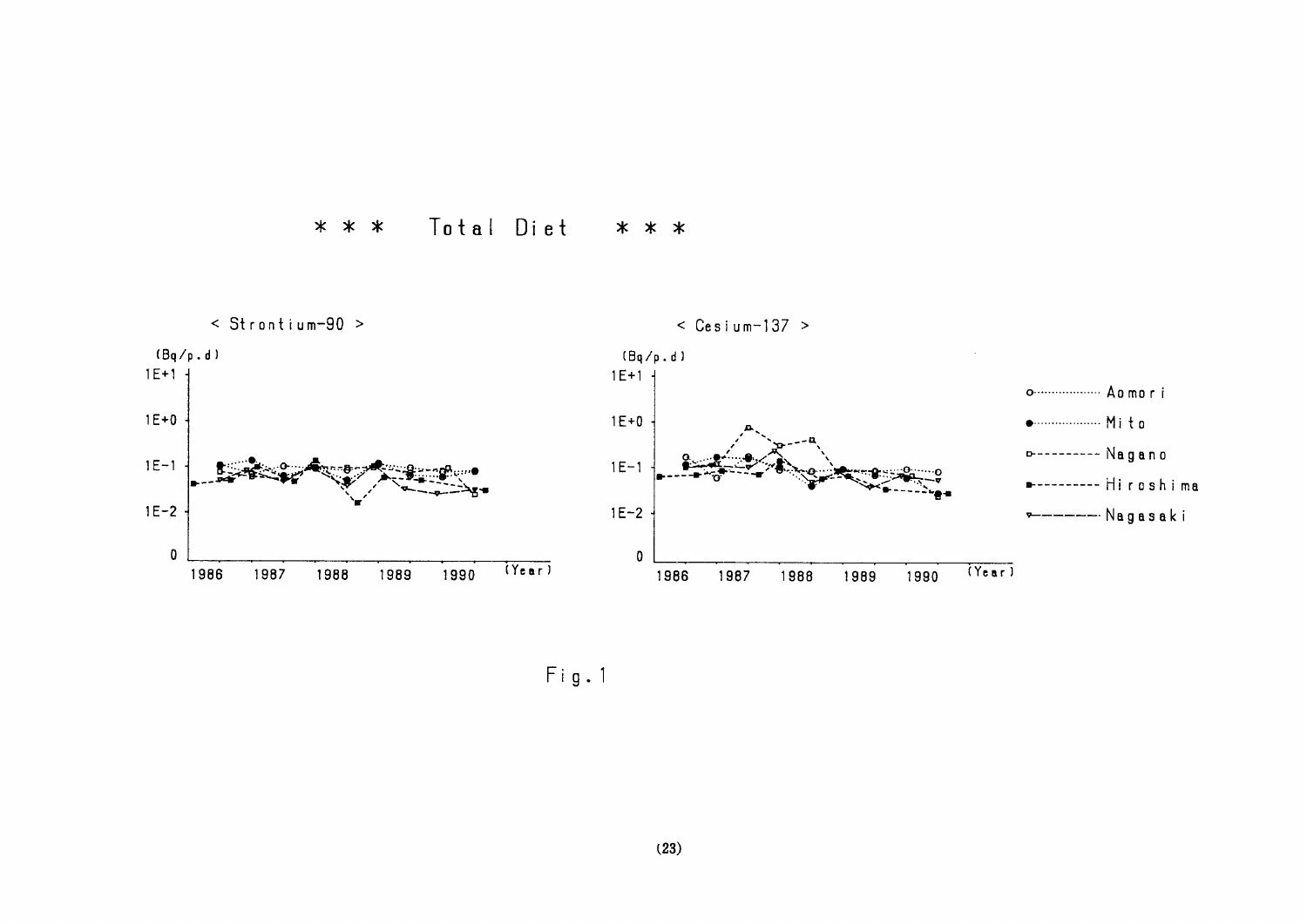Milk (producing districts for domestic program) \* \* \*  $* * *$ 



 $Fig. 2-1$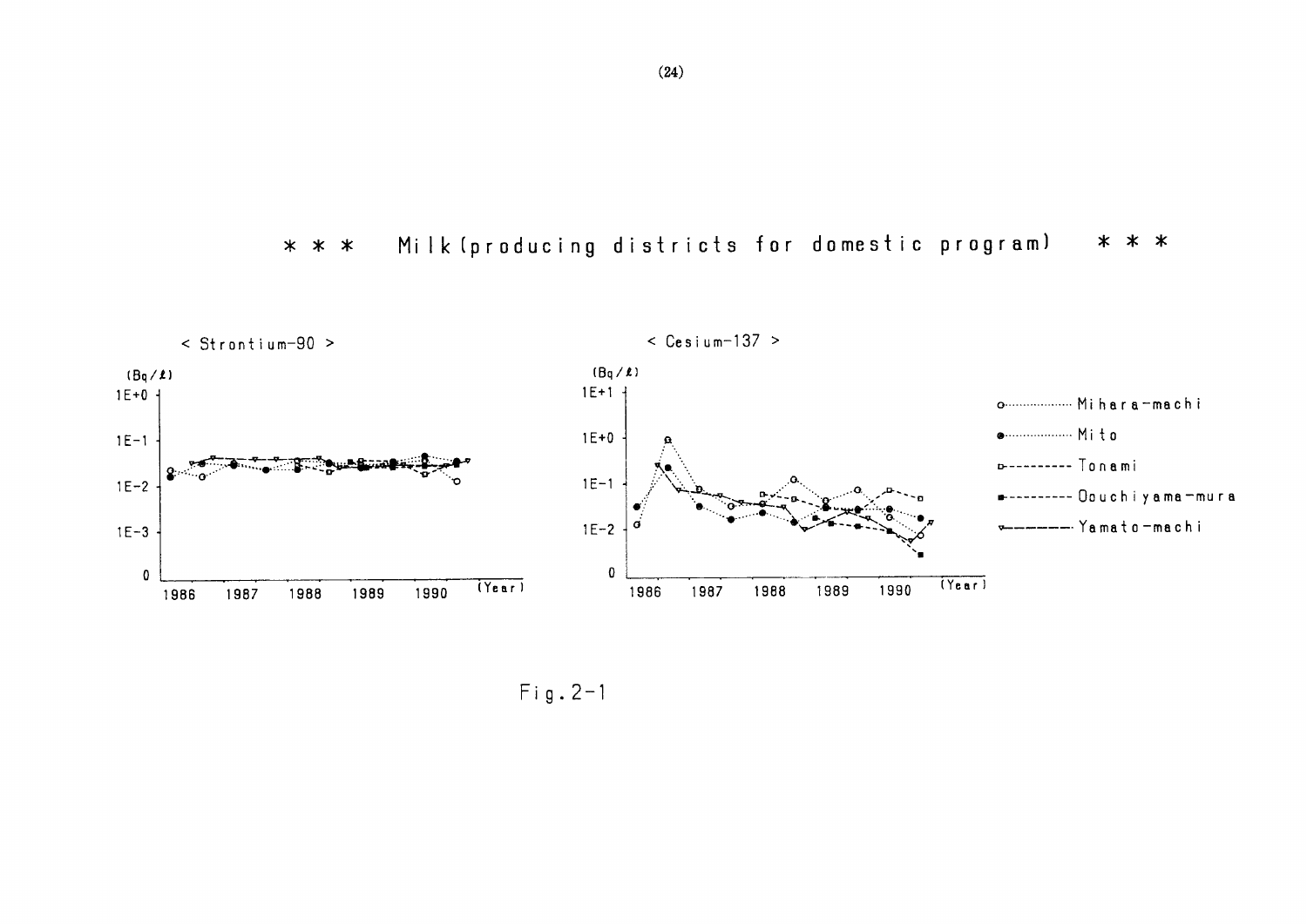

#### Milk (producing districts for WHO program) \* \* \* \* \* \*

 $Fig. 2-2$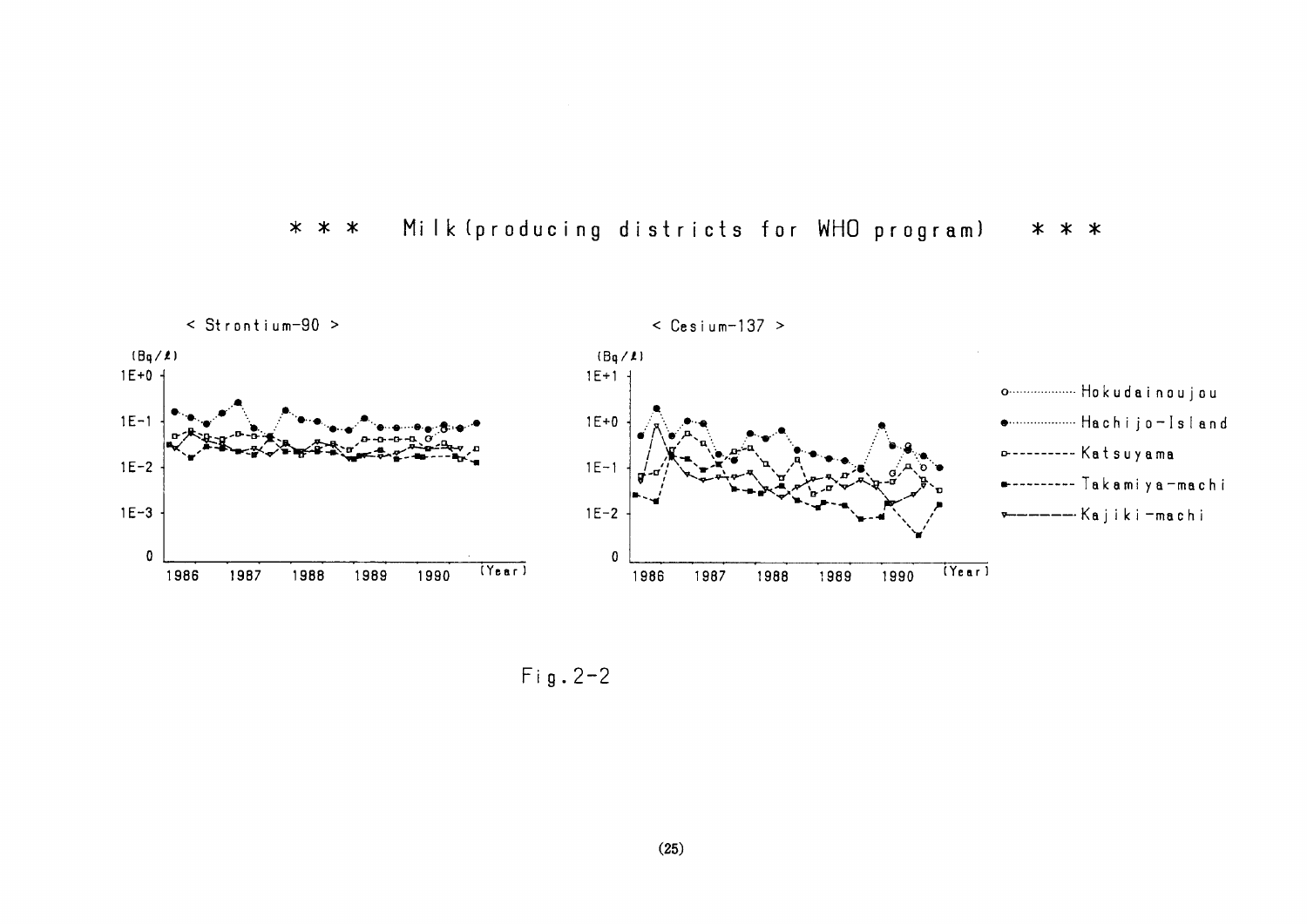Milk (consuming districts)  $* * *$ \* \* \*



 $Fig. 2-3$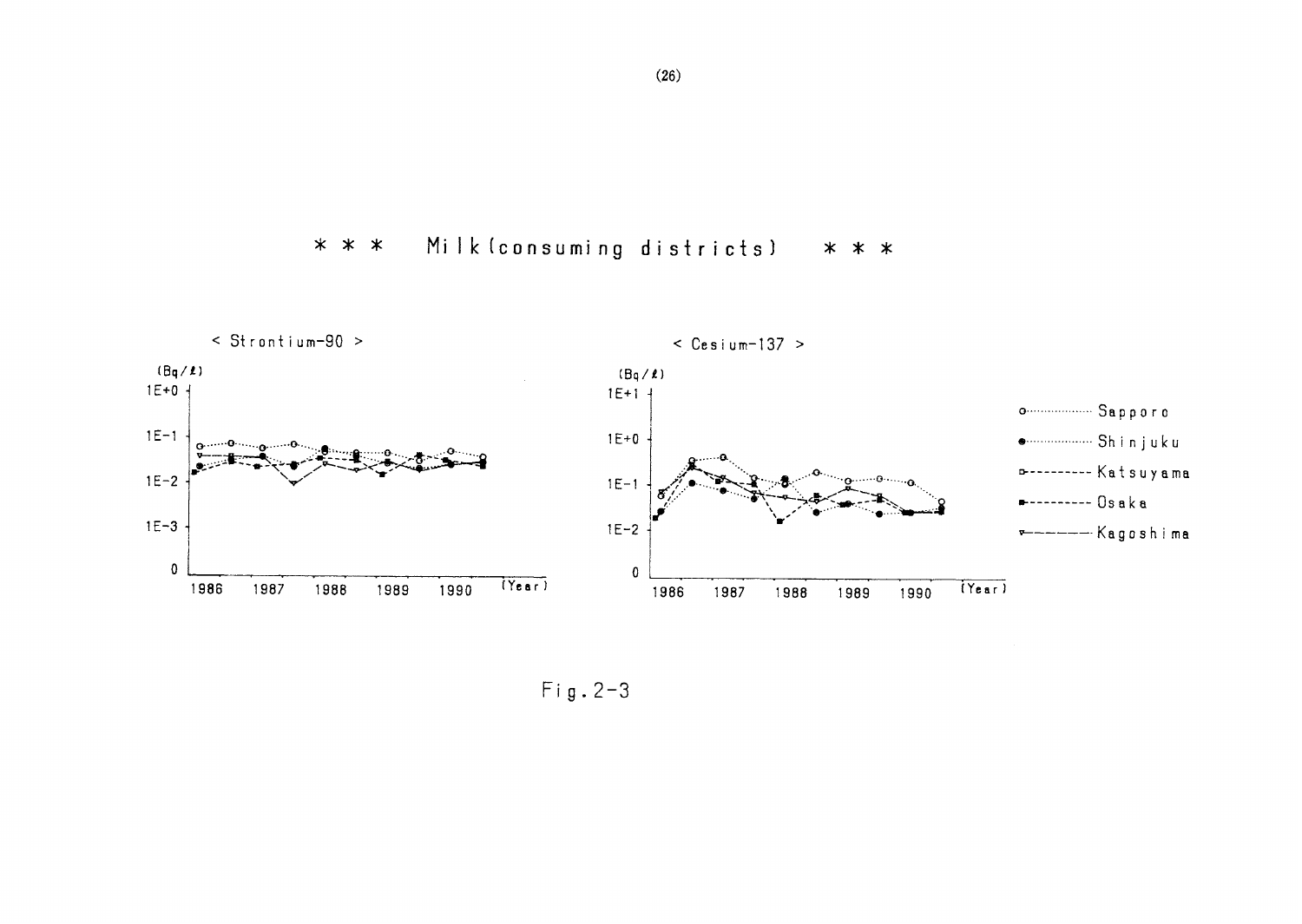

Vegetables (producing districts)  $* * *$ \* \* \* [ Spinach ]

 $\sim$ 

 $Fig. 3-1$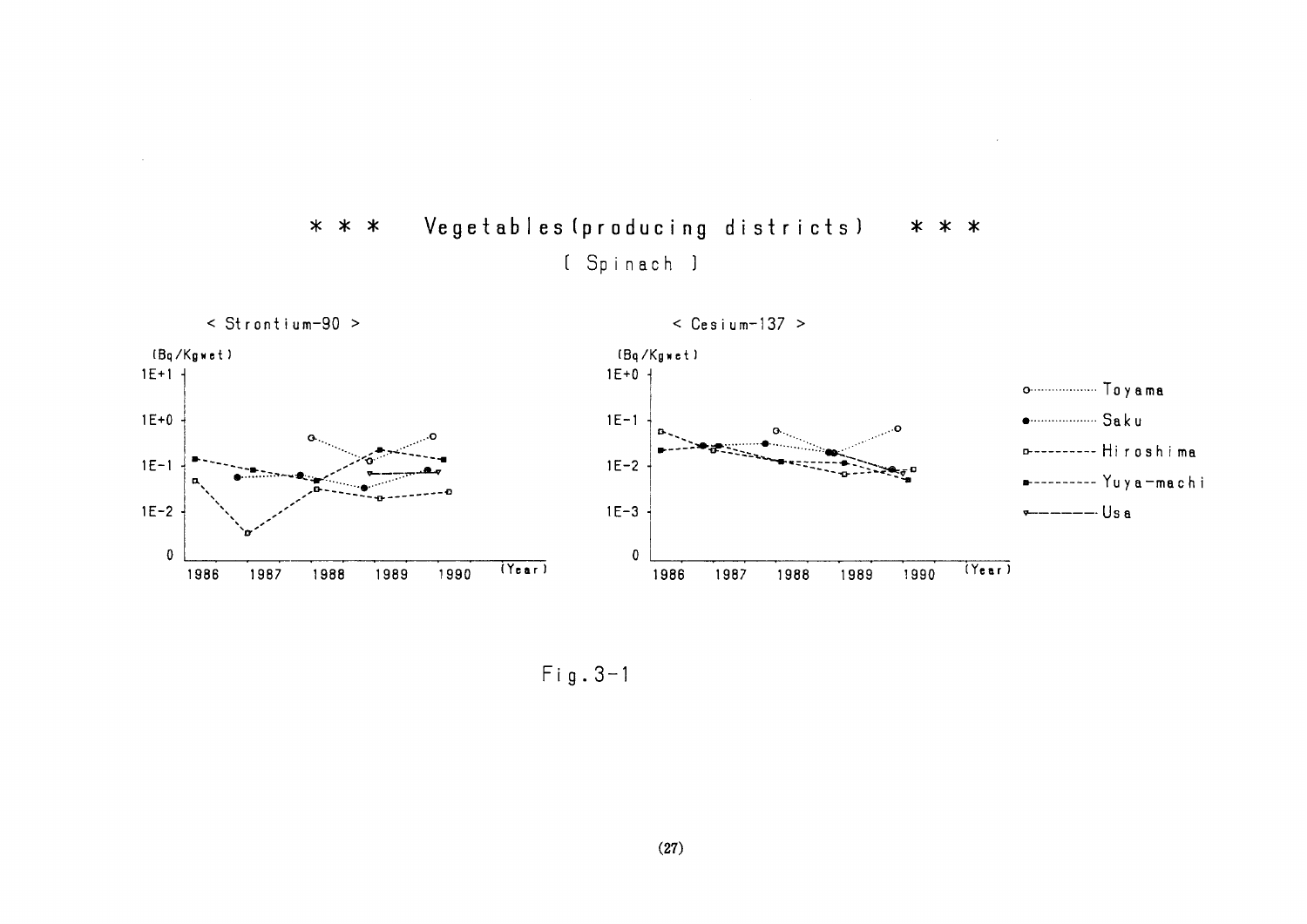Vegetables (consuming districts) \* \* \* \* \* \* [ Spinach ]



 $Fig. 3-2$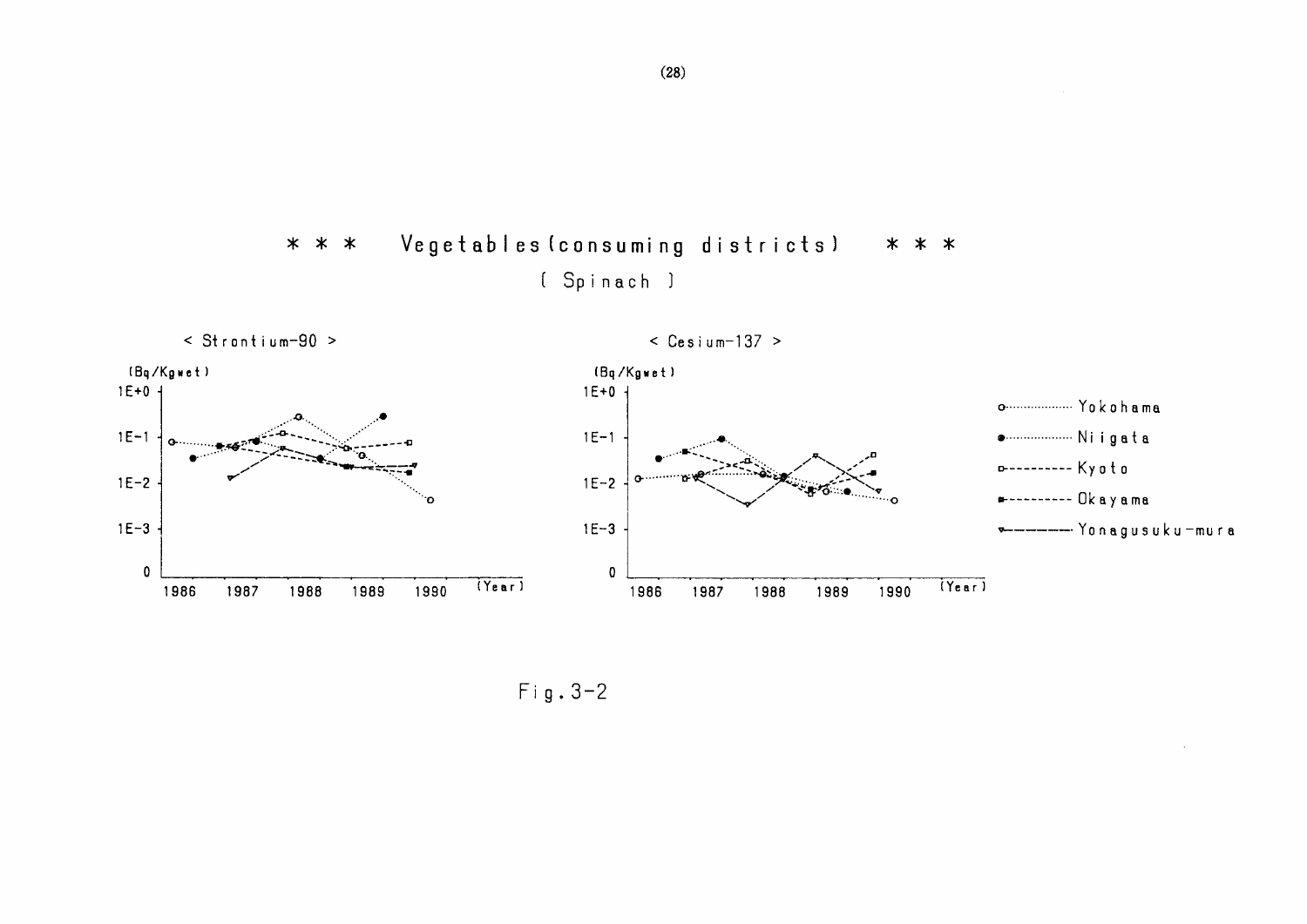

[ Limanda herzensteini ]

\* \* \*

Fig. 4

Sea Fish

 $* * *$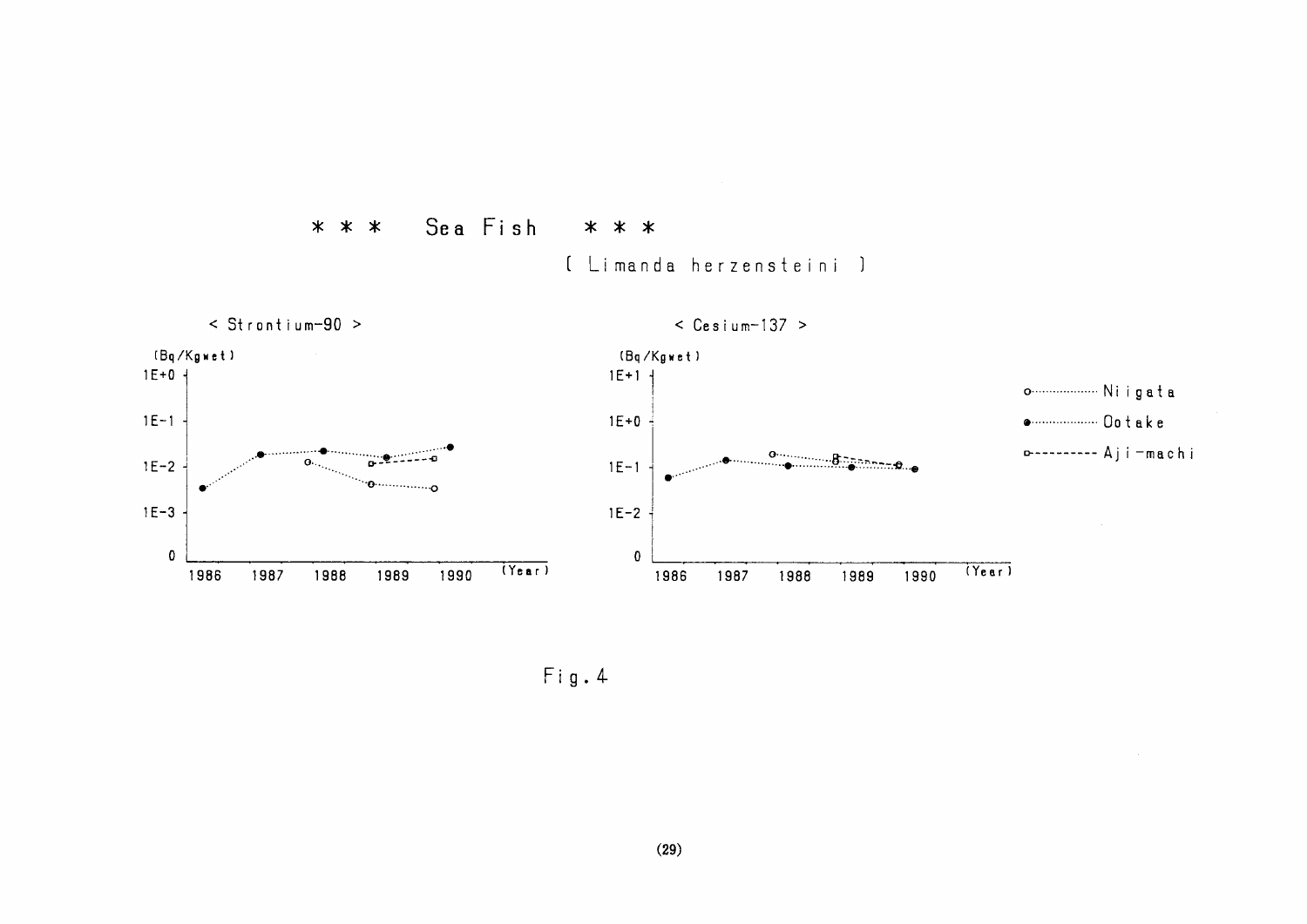

 $Fig. 5$ 

Shellfish

 $* * *$ 

\* \* \*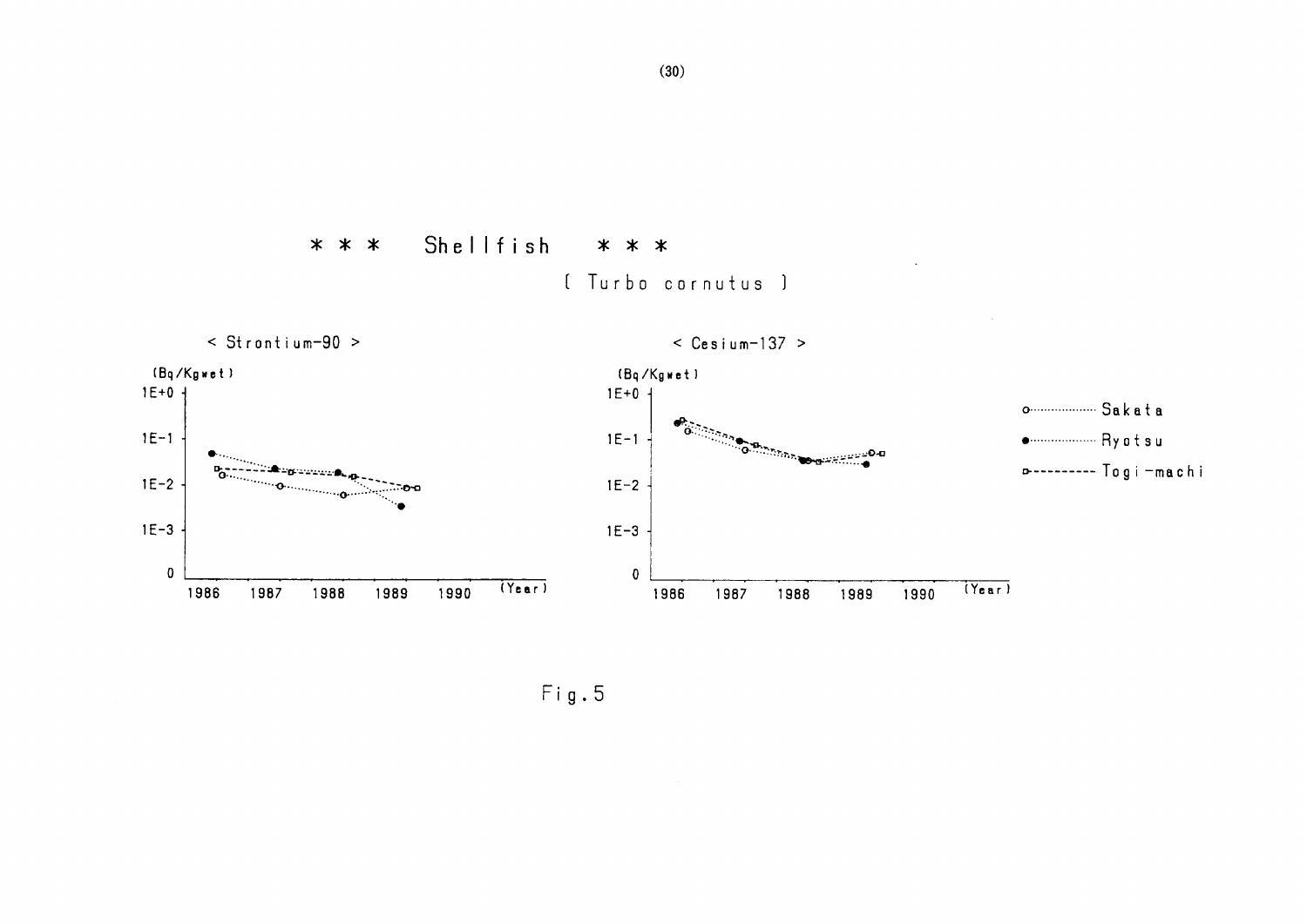

 $Fig. 6$